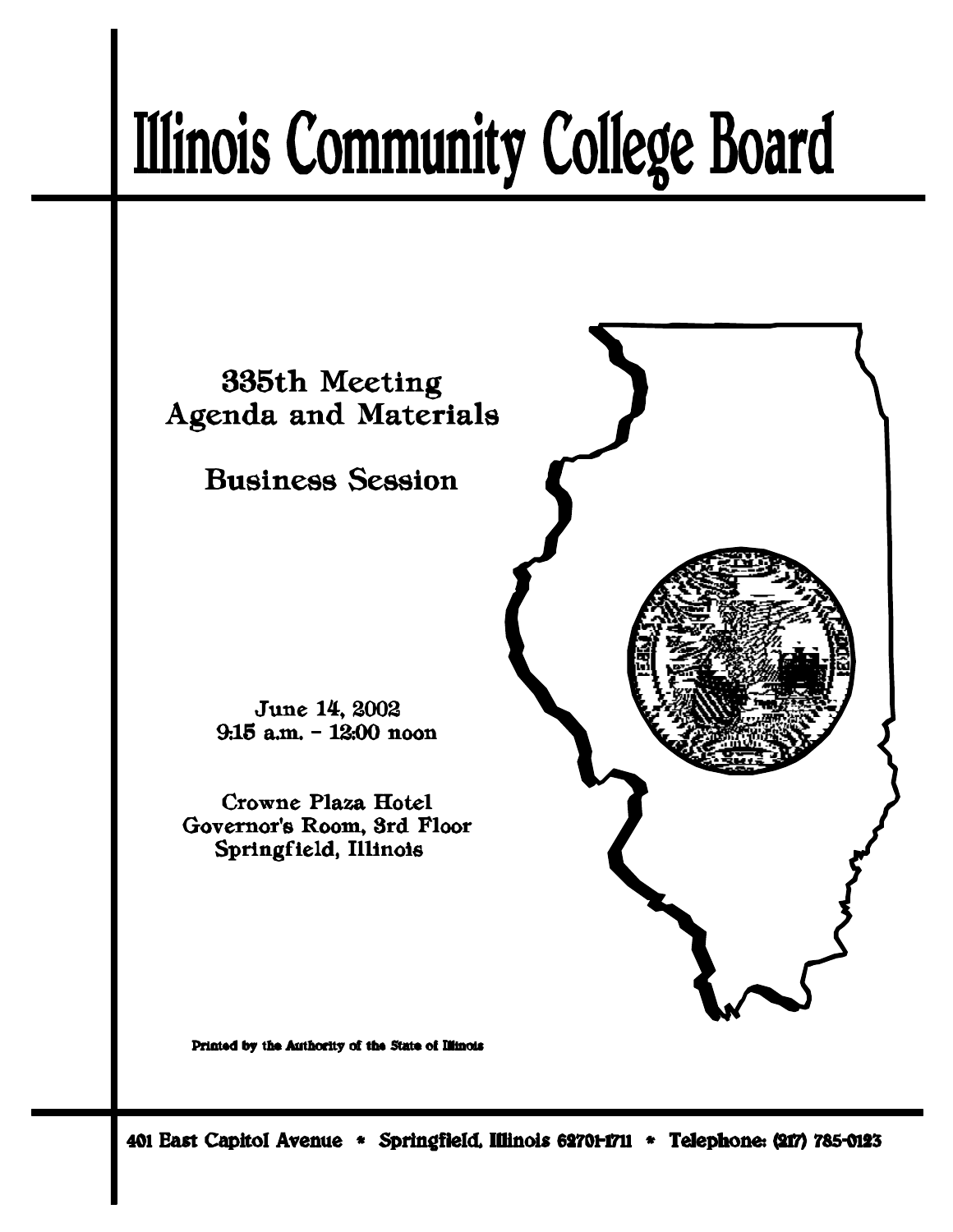Agenda 335th Meeting of the Illinois Community College Board Crown Plaza Hotel Governor's Room 3 rd Floor Springfield, Illinois

## June 14, 2002

## 8:30 a.m. - Continental Breakfast

## 8:45 a.m. - Presentation of Awards for Excellence in Workforce Development and Leadership and Core Values

9:15 a.m. - Business Session

| 1.                             |                                                                                                                 | Roll Call and Declaration of Quorum                                                             |  |  |
|--------------------------------|-----------------------------------------------------------------------------------------------------------------|-------------------------------------------------------------------------------------------------|--|--|
| 2.                             | Announcements and Remarks by Edward T. Duffy, Chair                                                             |                                                                                                 |  |  |
| 3.                             |                                                                                                                 | Recognition of Lee H. Walker for Service to the<br>Illinois Community College Board             |  |  |
| 4.                             |                                                                                                                 | Recognition of Keith R. Sanders for Service to Illinois<br><b>Higher Education</b>              |  |  |
| 5.                             |                                                                                                                 | Election of Illinois Community College Board Vice Chair<br>for Fiscal Year 2003<br>$\mathbf{1}$ |  |  |
| 6.                             | Illinois Community College Board Appointment to the<br>Midwestern Higher Education Commission<br>$\overline{2}$ |                                                                                                 |  |  |
| <b>Committee Reports</b><br>7. |                                                                                                                 |                                                                                                 |  |  |
|                                | 7.1                                                                                                             | <b>Adult Education Transition Committee</b>                                                     |  |  |
|                                |                                                                                                                 | 7.1.1 Adult Education Funding Study Report                                                      |  |  |
|                                | 7.2                                                                                                             | <b>Budget and Finance Committee</b>                                                             |  |  |
|                                |                                                                                                                 | Fiscal Year 2003 Illinois Community<br>7.2.1<br><b>College Board Office Operations</b>          |  |  |
|                                |                                                                                                                 | Contracts for the Illinois Community<br>7.2.1a<br><b>College Board Office</b>                   |  |  |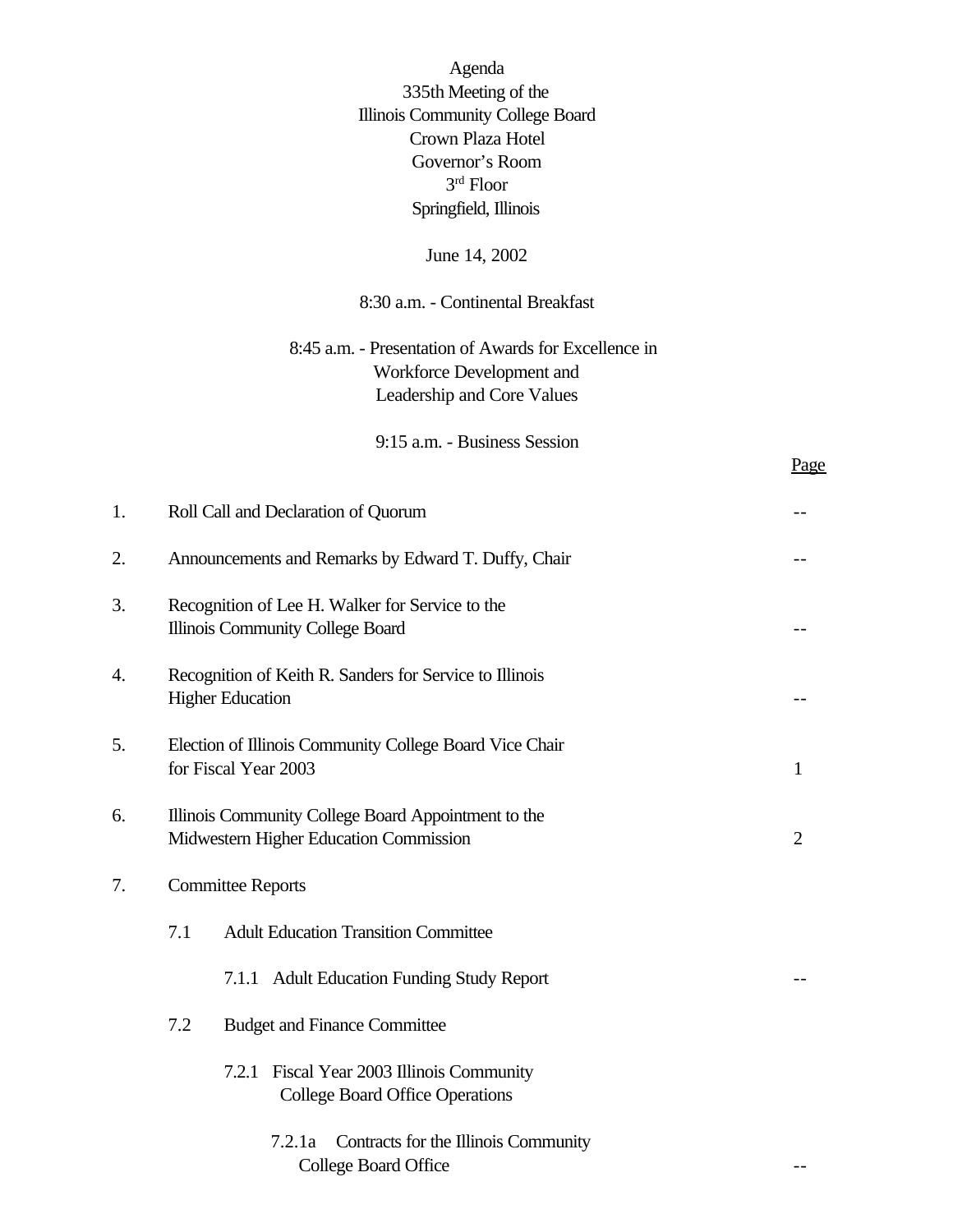## Agenda 335th Meeting of the Illinois Community College Board

|     |                       |                                                                                  | Page      |
|-----|-----------------------|----------------------------------------------------------------------------------|-----------|
|     |                       | 7.2.1b Authorization to Enter into Interagency                                   |           |
|     |                       | Contracts/Agreements                                                             | $- -$     |
|     |                       | 7.2.1c Authorization to Transfer Funds                                           |           |
|     |                       | Among Line Items                                                                 |           |
| 8.  |                       | President/CEO's Report                                                           |           |
| 9.  |                       | Legislative Report                                                               |           |
|     | 9.1                   | <b>State Legislative Report</b>                                                  | 3         |
|     | 9.2                   | <b>Federal Legislative Report</b>                                                | 4         |
| 10. |                       | Status Report of Plan for Enhancing the Role of Community                        |           |
|     |                       | Colleges in Teacher Preparation/Quality                                          | $5 - 10$  |
| 11. | <b>Consent Agenda</b> |                                                                                  |           |
|     | 11.1                  | Minutes of the May 17, 2002 Meeting/Work Session                                 | $11 - 14$ |
|     | 11.2                  | <b>Review of Executive Session Minutes</b>                                       | 15        |
|     | 11.3                  | Illinois Community College Board Fiscal Year 2004<br><b>Calendar of Meetings</b> | $16-17$   |
|     | 11.4                  | Illinois Community College Board Policy Guidelines                               |           |
|     |                       | for Restricted Grant Expenditures and Reporting                                  | 18        |
|     | 11.5                  | Illinois Community College Board Administrative                                  |           |
|     |                       | <b>Rules for Foundation Matching Grant Funds</b>                                 |           |
|     |                       | (Initial Approval)                                                               | 19-20     |
|     | 11.6                  | New Units of Instruction                                                         | $21 - 26$ |
|     | 11.7                  | Illinois Community College Board Recognition of<br><b>Community Colleges</b>     | 27-28     |
| 12. |                       | <b>Information Items</b>                                                         |           |
|     | 12.1                  | Report on Community College Programs and                                         |           |
|     |                       | Services for Underrepresented Groups                                             | 29-31     |
|     | 12.2                  | Fiscal Year 2002 Financial Statements                                            |           |
|     | 12.3                  | Illinois Community College Board Office                                          |           |
|     |                       | <b>Computer Acquisition Bid Process</b>                                          |           |
|     | 12.4                  | Proposed Illinois Community College Board Rules                                  |           |
|     |                       | Concerning Lincoln's Challenge (Future Consideration)                            | 32-34     |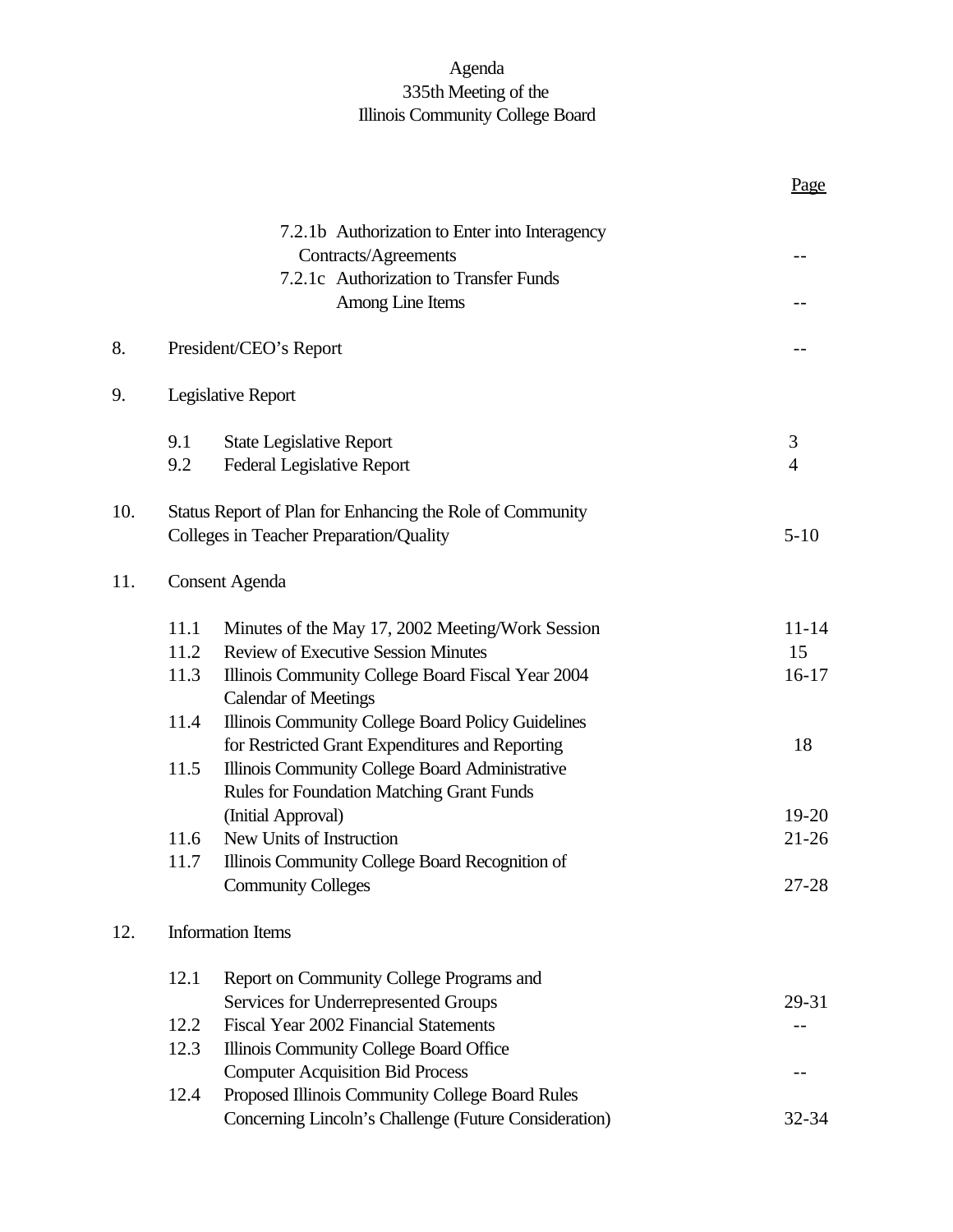## Agenda 335th Meeting of the Illinois Community College Board

| 13. | <b>Advisory Organizations</b> |                                                 | <u>rag</u> |  |
|-----|-------------------------------|-------------------------------------------------|------------|--|
|     | 13.1                          | Illinois Community College Trustees Association |            |  |
|     | 13.2                          | <b>Presidents Council</b>                       |            |  |
|     | 13.3                          | Illinois Community College Faculty Association  |            |  |
|     | 13.4                          | <b>Student Advisory Council</b>                 |            |  |
| 14. |                               | <b>Other Business</b>                           |            |  |
| 15. | <b>Executive Session</b>      |                                                 |            |  |
| 16. | Adjournment                   |                                                 |            |  |

## Page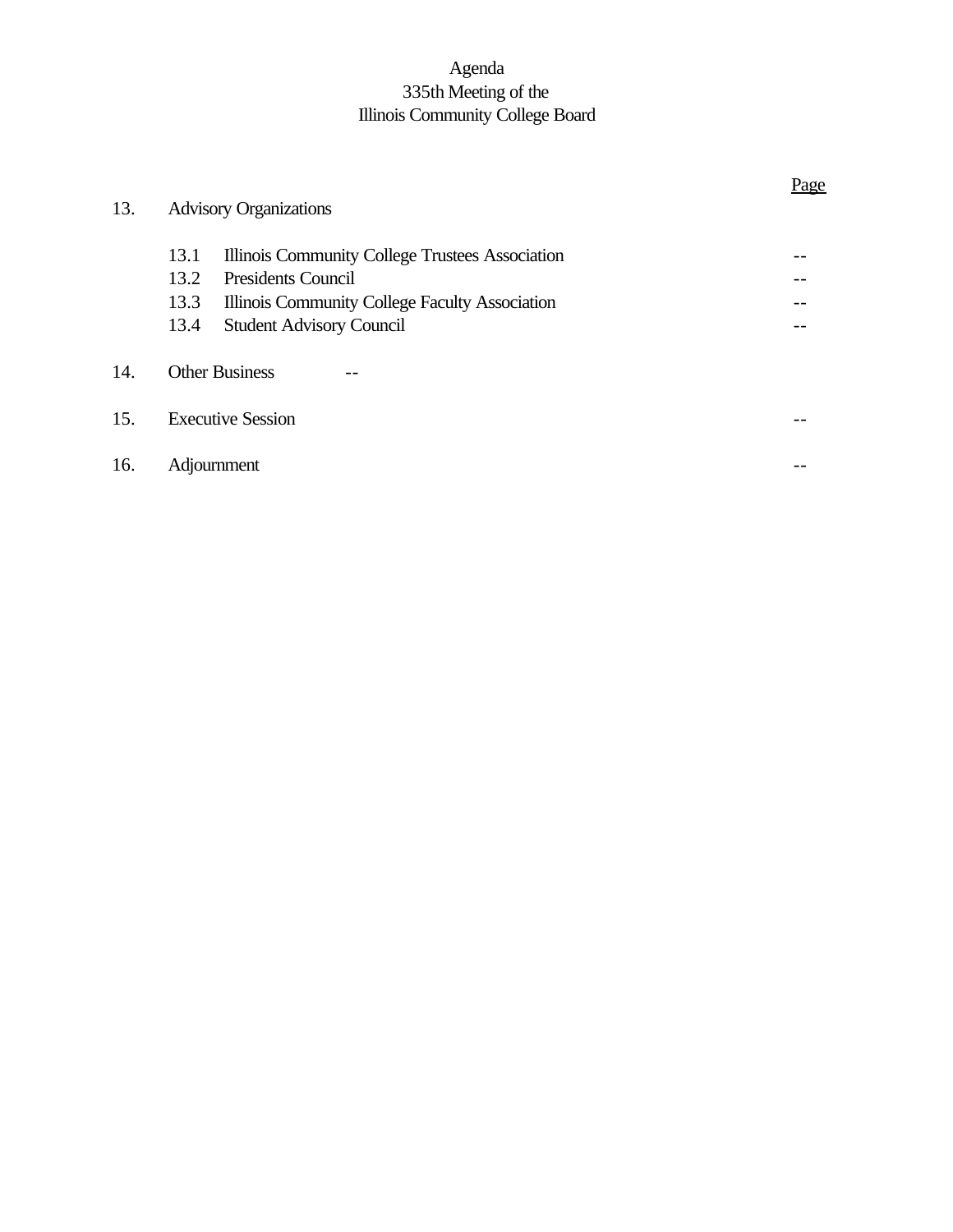#### Illinois Community College Board

## **ELECTION OF ILLINOIS COMMUNITY COLLEGE BOARD VICE CHAIR FOR FISCAL YEAR 2003**

Nominations for Vice Chair of the Illinois Community College Board will be accepted from the Board at its meeting on June 14, 2002.

#### **RECOMMENDED ACTION**

(Oral nominations will be received from the Board.)

**BACKGROUND**. As stated in Statute 110 ILCS 805/2-3 of the Illinois Public Community College Act, "...At a regular meeting by the end of June each year the vice-chairman shall be selected by members of the board for an annual term beginning July 1 next. The vice-chairman shall act as chairman in the absence of the chairman..."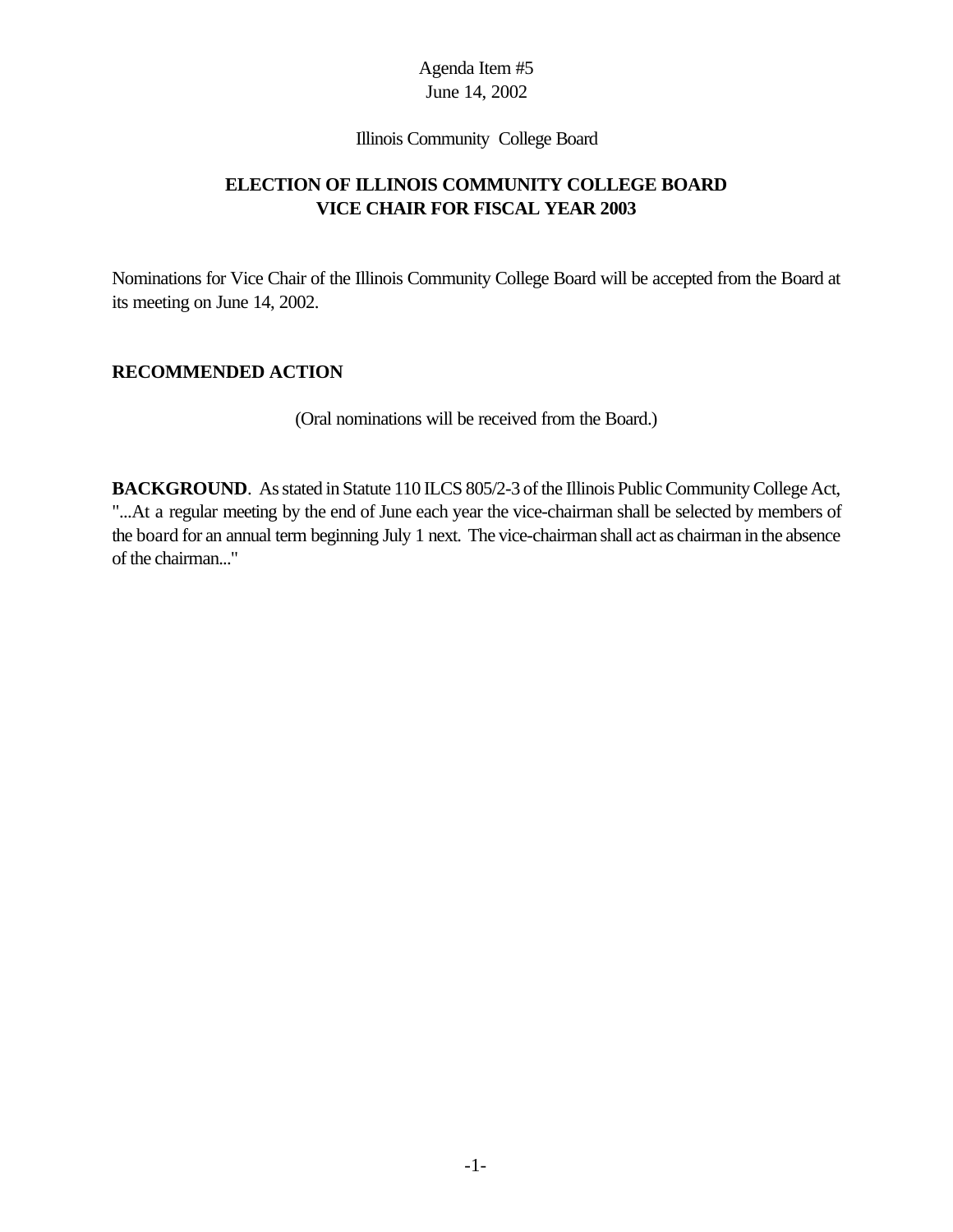#### Illinois Community College Board

## **ILLINOIS COMMUNITY COLLEGE BOARD REAPPOINTMENT TO THE MIDWESTERN HIGHER EDUCATION COMMISSION**

The ICCB is required each year to appoint/reappoint one of its members to serve on the Midwestern Higher Education Commission. Lee Walker served as the ICCB's representative to the Commission. Mr. Walker's term has ended and a new appointment is recommended in the following action.

#### **RECOMMENDED ACTION**

(Oral nominations will be received from the Board.)

**BACKGROUND.** The Midwestern Higher Education Commission is composed of ten states (Illinois, Indiana, Kansas, Michigan, Minnesota, Missouri, Nebraska, North Dakota, Ohio, and Wisconsin) with five resident members from each state. The Commission's purpose is to provide greater higher education opportunities and services in the Midwestern region. Under Chapter 45 ofthe Illinois Compiled Statutes Act 155 Section 2, Illinois is represented by a member of the Illinois Community College Board, a member of the Illinois Board of Higher Education, a member of the Illinois House of Representatives, a member of the Illinois State Senate, and the Governor of Illinois.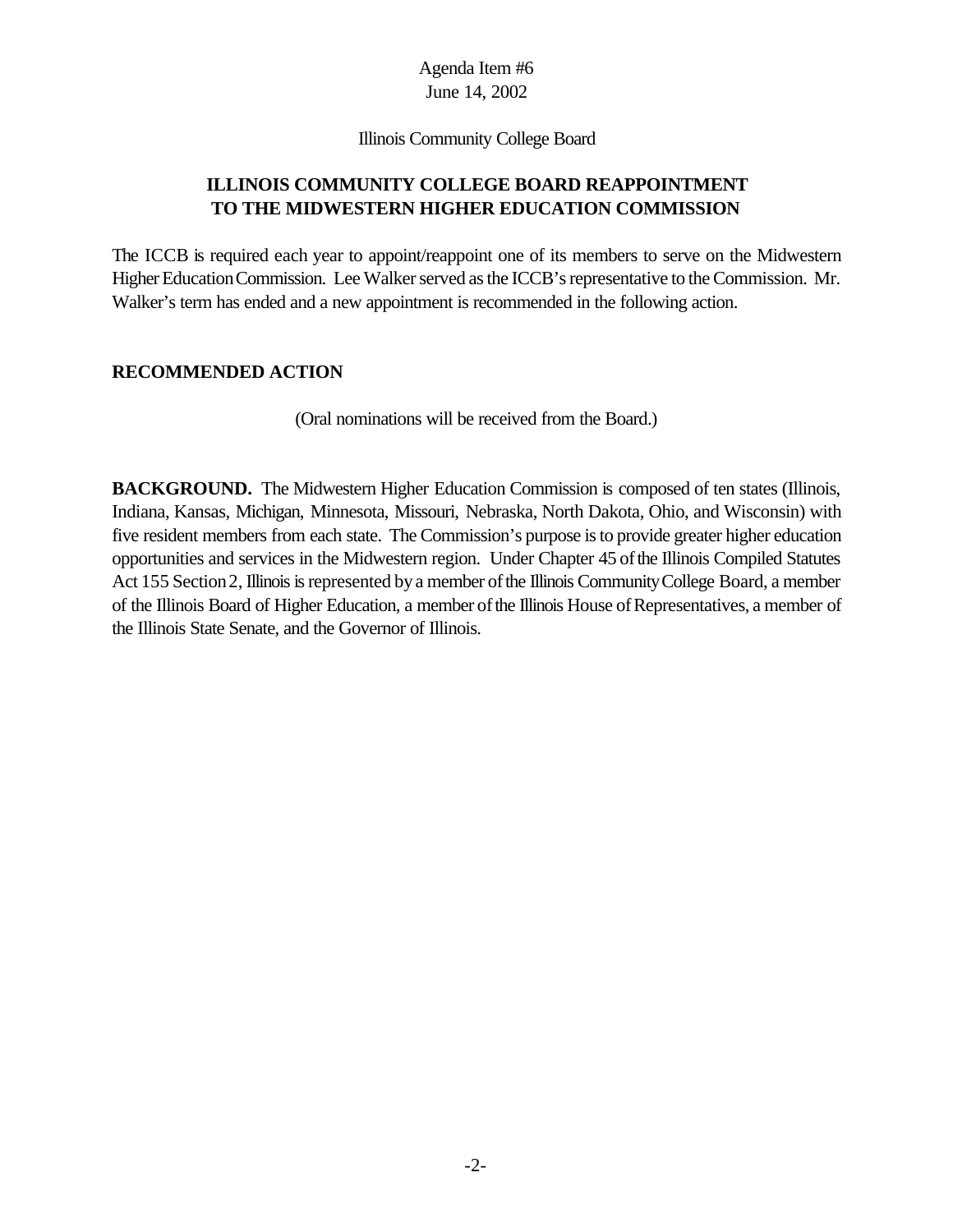Illinois Community College Board

## **STATE LEGISLATIVE REPORT**

An oral report will be presented to the Board at its meeting on June 14.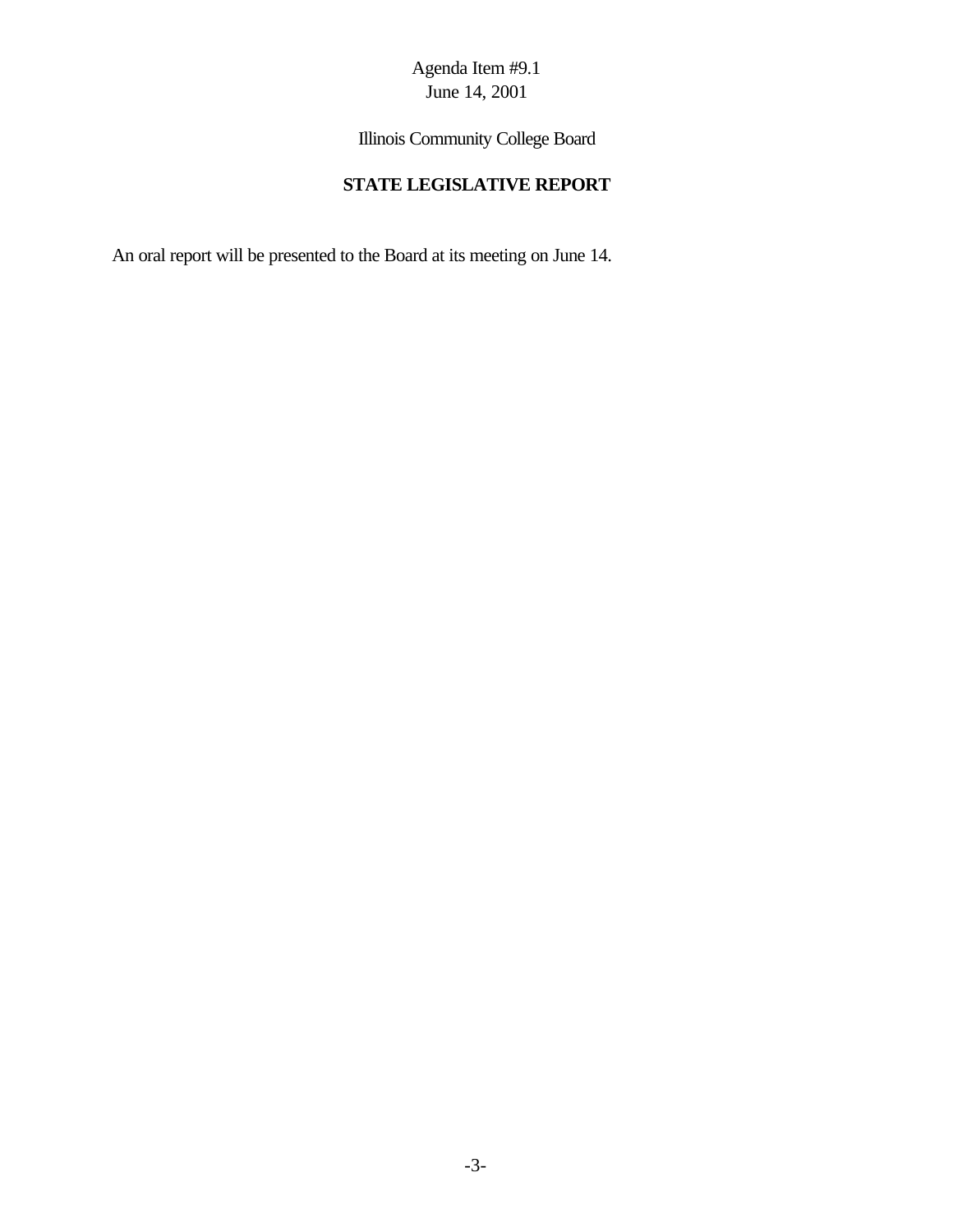## Agenda Item #9.2 June 14, 2001

Illinois Community College Board

## **FEDERAL LEGISLATIVE REPORT**

An oral report will be presented to the Board at its meeting on June 14.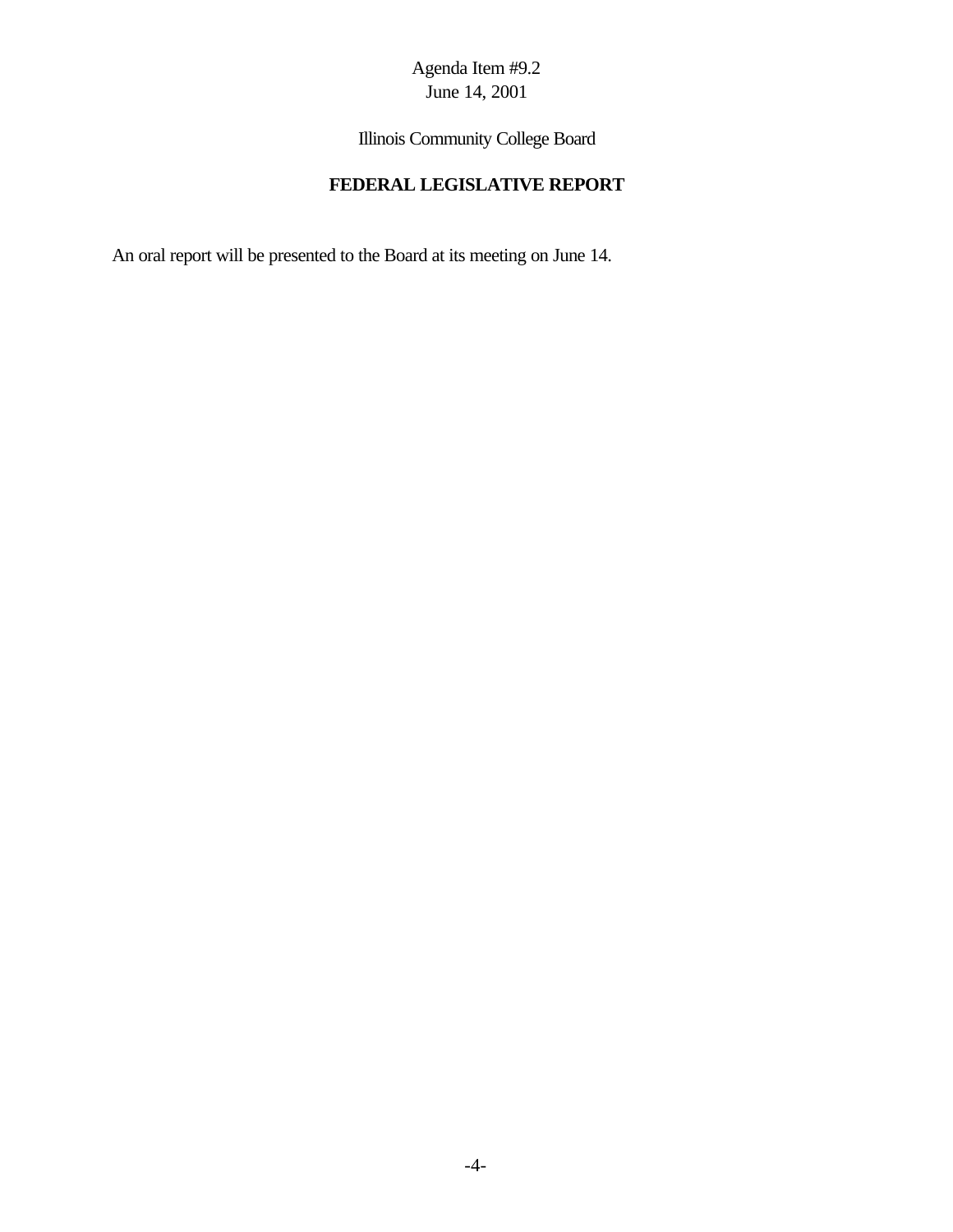#### Illinois Community College Board

## **STATUS REPORT ON THE PLAN FOR ENHANCING THE ROLE OF COMMUNITY COLLEGES IN TEACHER PREPARATION/QUALITY**

At a planning retreat in December 2000, members of the Illinois Community College Board identified as one of the Board's top priorities the enhancement of the role of community colleges in teacher preparation/quality. This is an appropriate priority for ICCB given the fact that over 60 percent of the graduates of public university teacher preparation programs in Illinois have some credit froma community college and, more importantly, 44 percent ofteacher educationgraduates complete a year or more oftheir programs at a community college. Clearly, the community colleges are integral to the preparation of teachers in Illinois.

Subsequent to the Board's December retreat, the Board and ICCB staff identified three goals to guide implementation of a plan to enhance the role of the colleges in teacher preparation/quality:

Goal 1: Capitalize on the accessibility of the statewide community college system to tap new pools of students, particularly in communities with large minority populations and/or those located in hardto-serve areas.

Strategies to accomplish the goal include creating and/or supporting partnerships between K-12 school districts, community colleges, and universities to support "grow your own" teacher recruitment/preparation programs supported by dual admissions to the community college and the university; establishing baccalaureate-completion and alternative certification opportunities on community college campuses; and, expanding state scholarship programs to encourage mature/experienced nontraditional community college students to pursue careers as teachers.

**Goal 2:** Provide incentives to community colleges to support further involvement in teacher preparation and professional development.

An important strategy forthis goal is to encourage increased numbers of full-time teacher preparation faculty at community colleges where appropriate.

**Goal 3:** Develop additional teacher preparation programs in the state that build on existing related community college programs.

Two important pathways that are targeted for development are capstone Associate in Applied Science degree programs to prepare career and technicaleducationteachers and articulated teacher aide and early childhood programs that transition into teacher preparation programs.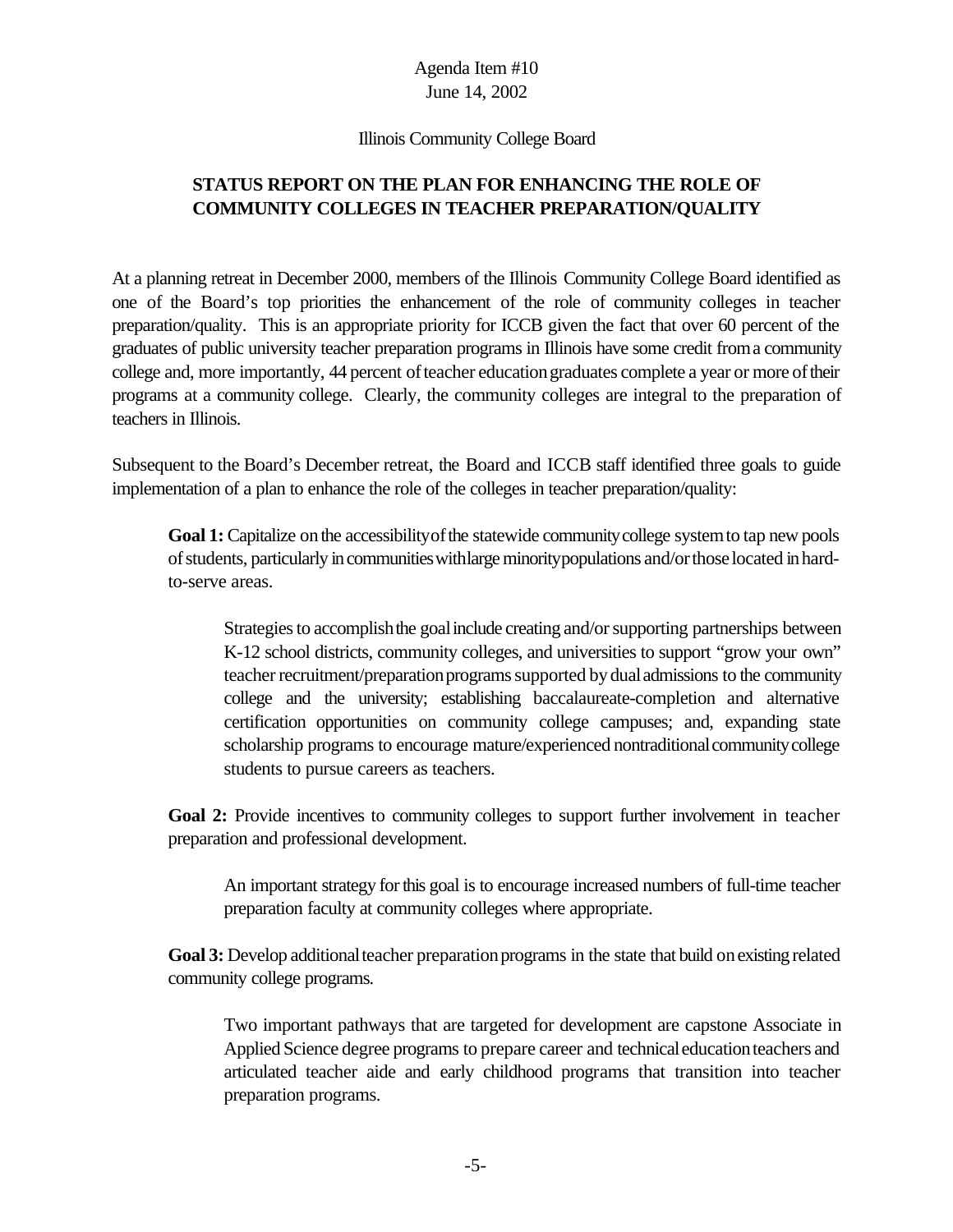Since the last status report to the Board, there has been evidence of a growing consensus in Illinois regarding the need for community colleges to be full partners in teacher preparation and professional development if we are to be successful in addressing the current challenges of teacher shortages and the need for quality instruction in all of the state's classrooms.

- On November 19, 2001, Governor George Ryan hosted an Education Summit in Springfield to highlight the dual concerns of educator supply and quality in the state's schools. Over 100 delegates, leaders representing business/industry, the legislature, education, parent organizations, and others, attended the Summit and collaboratively developed an initial set of recommendations on how the state should address these critical issues. After public feedback on the Summit recommendations was collected, the delegates reconvened on January 28, 2002 to develop the initial recommendations for a legislative and budget agenda for consideration during the spring 2002 session of the General Assembly. Many of the Summit recommendations support the goals identified by the ICCB.
- On March 6 and 7, 2002, a conference titled "Quality Teachers for All Illinois Students: The Future Role of Community Colleges in Teacher Preparation" was held at Illinois State University to provide an opportunity for discussionamong public and private universities and community colleges on the role of community colleges in teacher education. The conference was sponsored by the Illinois Board of Higher Education, ICCB, Illinois State University, University of Illinois, Education Commission of the States, and the Office of the Governor. Conference attendees identified issues and priorities that will form the agenda for committees to address over the next several months, with the goal of developing a final report and recommendations. Many of the issues and priorities identified by conference participants mirror the goals identified by the ICCB.

Following are briefdescriptions ofactivities and initiativesrelated to the goals established bythe Board that involve ICCB staff and/or community colleges. Some of the activities/initiatives have been reported to the Board previously, and this will be an update. Others are new undertakings since the last report to the Board.

#### • **Federal Grant Activities**

**Teacher Quality Enhancement Grant (TQE):** ICCB is a partner along with IBHE and ISBE in a TQE grant that focuses on the development of middle school teacher preparation curricula done collaboratively by partnerships of community colleges and public universities. The grant is in its second year. To date four partnerships have been created and each has established teams of faculty and staff to develop seamless four-yearteacher preparationcurricula for middle school teachers. The partnerships are as follows: 1) Truman College, College of Lake County, Wright College and Northeastern Illinois University; 2) Kennedy-King College, Malcolm X College, Olive-Harvey, and Chicago State University; 3) Southwestern Illinois College, Lewis & Clark Community College,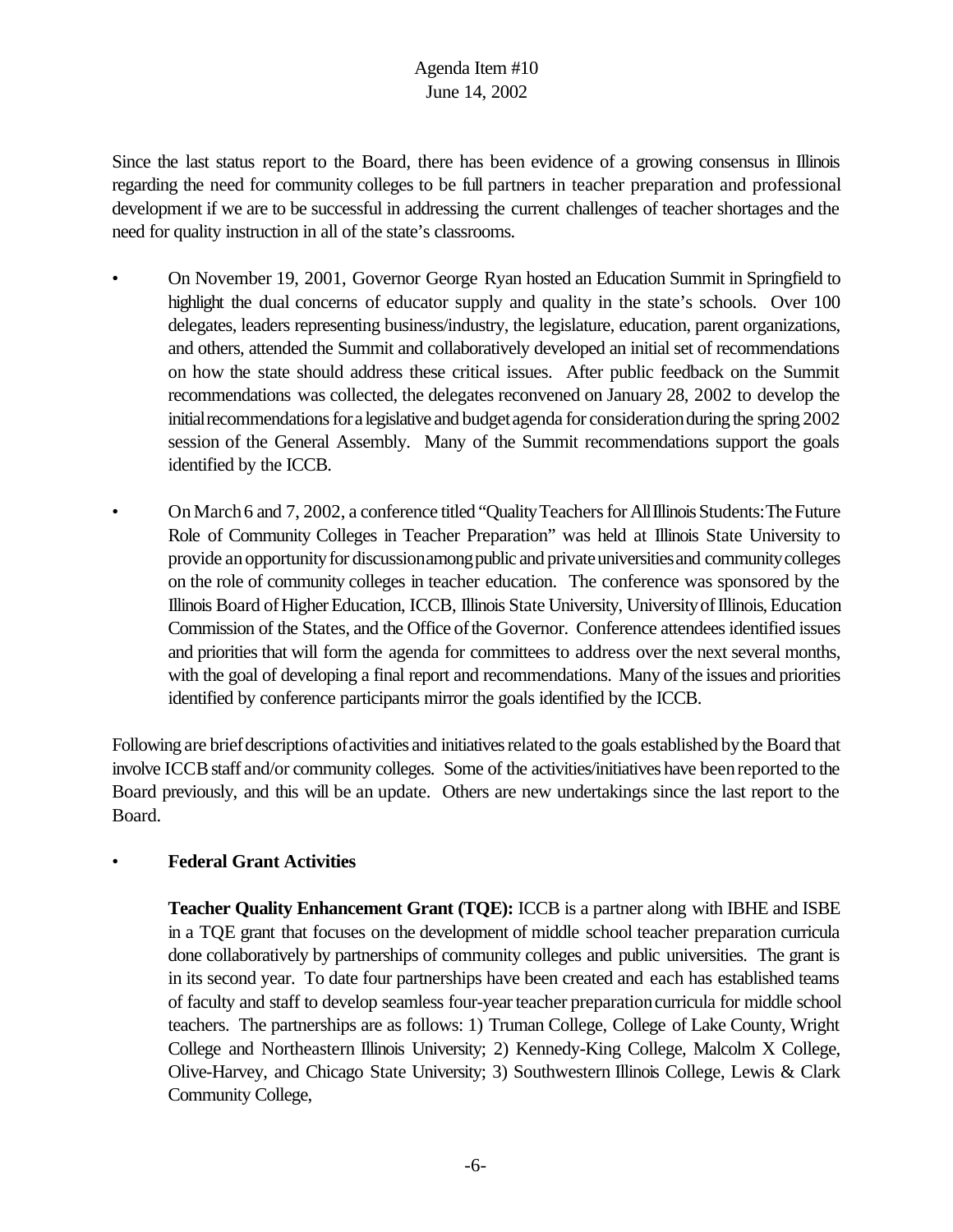and Southern Illinois University-Edwardsville; and 4) Logan College, Southeastern Illinois College, Shawnee Community College, Rend Lake College, and Southern Illinois University-Carbondale.

**Preparing Tomorrow's Teachers to Use Technology (PT3):** ICCB is the lead agency for this federal grant that is just beginning the second year of funding. The grant focuses on the creation of technology-infused postsecondary general education curricula that will provide teacher preparation candidates with opportunities to learn through a program that models appropriate use of learning technologies. Partnerships of community college and university faculty have been formed to develop curricula that they will implement at their own institutions during the 2002-2003 academic year. The partnerships are as follows: Humanities - Harry S Truman College, College of Lake County, Wilbur Wright College, and Northeastern Illinois University; Communications - Kennedy-King College, Malcolm X College, Olive-Harvey College, and University of Illinois-Chicago; Math- SouthwesternIllinois College, Lewis & ClarkCommunityCollege, and Southern Illinois University-Edwardsville; Science - John A. Logan College, Southeastern Illinois College, Shawnee Community College, Rend Lake College, and Southern Illinois University-Carbondale.

Illinois is also a partner in a PT3 grant led by the Education Commission of the States that will identify and reform policy barriers that impede the ability of two-year colleges to assist in the preparation of technology-proficient educators. The grant proposesto raise the discussion of the role of the community college in teacher preparation to the national level.

- **• Alternative Certification:** Waubonsee Community College is the fiscal agent and provides coordination for a HECA grant that supports the development of a consortium model for the delivery of alternative certification programs to increase the capacity of all the consortium partners to prepare teachers. In addition to Waubonsee, the consortium includes Northern Illinois University, Aurora University, and the West Aurora school districts. The partners are collaborating to identify students, place them in alternative certification programs, and identify placements for program completers. The ultimate goal of the consortium is to design an alternative certification program in which the universities and the community college all deliver courses, as appropriate. The partners are currently working to identify the policy issues, both their own and at the state level, that must be addressed in order to accomplish this goal.
- **Baccalaureate Completion Programs:** Rock Valley College is working with Northern Illinois University to bring a number of baccalaureate completion programs to RVC's campus. One of the programs being planned is elementaryeducation. Facultyfromthe two institutions are working to insure that their curricula are properly aligned, and plan to implement the program in Spring 2003 using a cohort full-time model.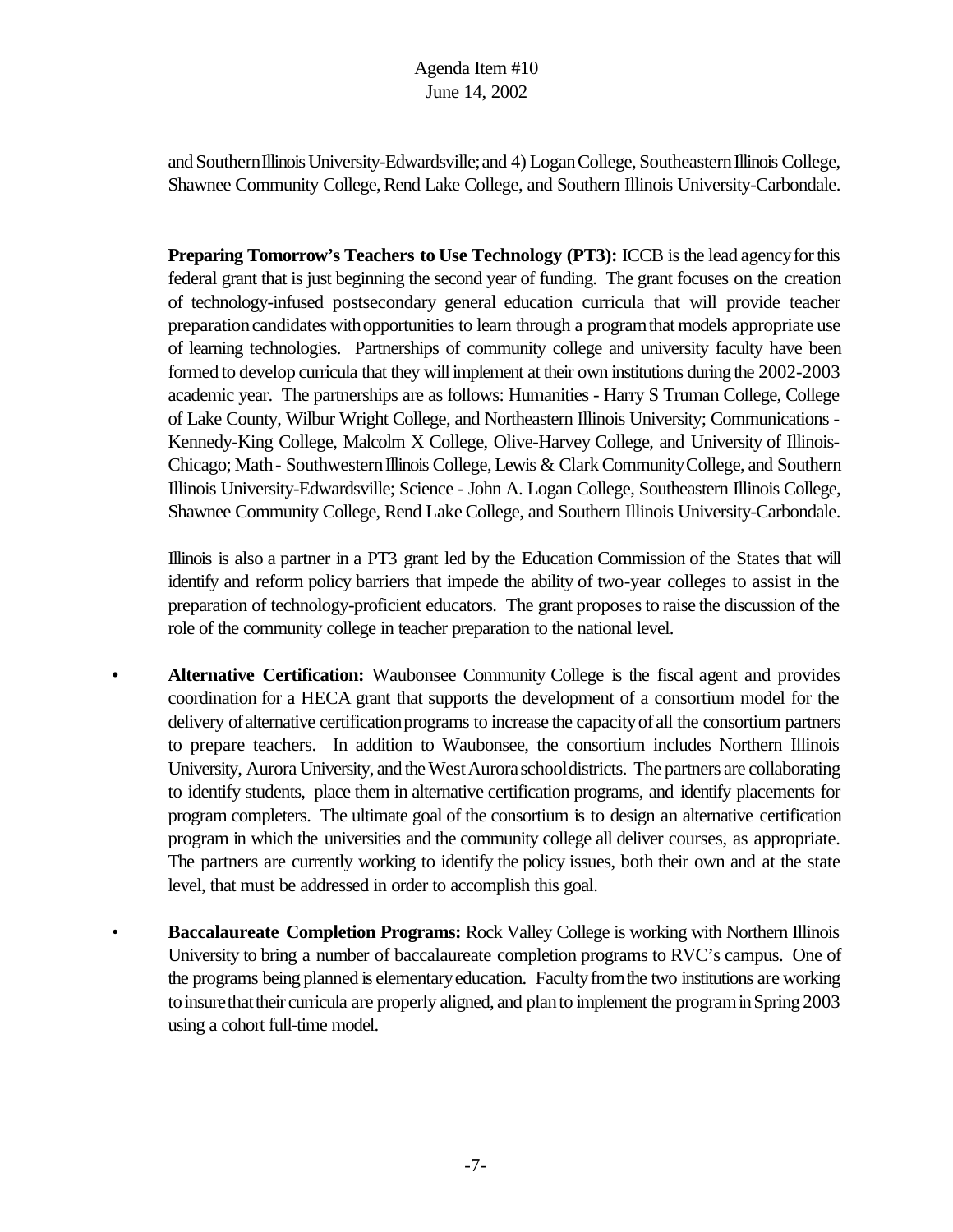- **• Recruiting and Retaining Teachers in Hard-to-Serve Areas:** Through a HECA grant, Shawnee Community College is partnering with a Regional Office of Education, a number of local schools, and Southern Illinois University-Carbondale to recruit and retain teachers in the area. First year efforts have focused on the creation of staff development programs for teachers and administrators in the partner schools, some of which is delivered at the college's new teaching and learning center.
- **Recruitment and Preparation of Career and Technical Education (CTE) Teachers: During** fiscalyear 2002, ICCB was able to direct some of the Perkins postsecondary leadership fundsit received to support grants to colleges to develop model recruitment and teacher preparation programs that addressthe current and future shortage of quality CTE instructors at the secondary and postsecondary level. Through an RFP process, grants were awarded to Elgin Community College, Highland CommunityCollege, and Rend Lake College to develop integrated recruitment and teacher preparation capstone program models in partnership with one or more university and school district partners, and to Kankakee Community College to develop a CTE teacher recruitment program. Program development will continue through fiscal year 2003. The models developed through these grant projects will be shared with community colleges and universities throughout the state.
- **Early Childhood Education:** The ICCB is working with the Governor's Office to develop higher education grants as part of the implementation plan for Illinois Preschool, a Futures for Kids initiative. Futures for Kids is the Ryan Administration's children's policy agenda in which early childhood education plays a key role. Staff from ICCB serve on the steering committee for this initiative and are currently creating higher education grants focusing on articulation and minority faculty development as part of this effort.

The ICCB also was recently awarded a mini-grant through the Frank Porter Graham Child Development Center at the University of North Carolina, Chapel Hill. Entitled "Natural Allies," the three-year project focuses on infusing special education across the early childhood preparation curriculum at community colleges throughout the state. The primary goals of the grant are: 1) create a collaborative model that would define the content of early childhood curricula at the community college level, specifically addressing the needs of young childrenwithexceptionalities being served in diverse settings; 2) enhance opportunities for early childhood special education professional development on community college campuses; and 3) promote partnerships and collaborative efforts among early childhood and early intervention stakeholders.

**• Illinois Articulation Initiative:** This spring, the four education panels of the Illinois Articulation Initiative metto continue their work onrevising their recommendations froma course-based model to a standards-based model to align with Illinois' standards reform. To date, the Early Childhood Education, Elementary, Secondary and Special Education panels have conducted a review of a range of standards related to teacher preparation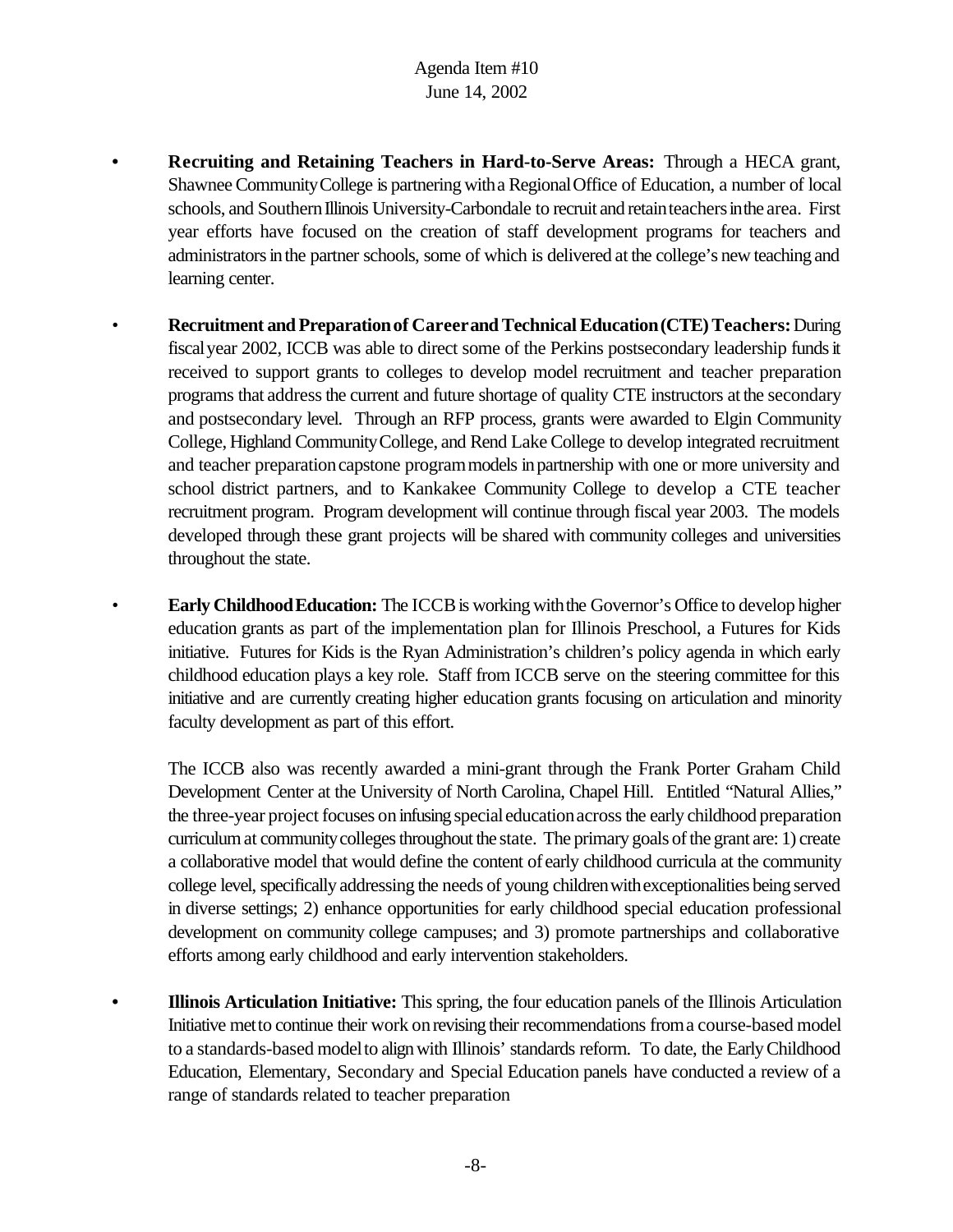programs and have identified those standards and indicators which they believe are appropriate to be addressed in the first two years of postsecondary preparation. Further work will be done this fall to craft the new recommendations and review processes.

- **Teacher Aide Programs:** The reauthorization of the federal Elementary Secondary Education Act, titled "No Child Left Behind (NCLB), was enacted January 8, 2002. Under NCLB, education paraprofessionals hired after January 8, 2002 to assist with instructional duties in schools/programs that receive federal Title I funds must have either completed two years of study at an institution of higher education, obtained an associate's degree or higher, or met a rigorous standard of quality through a formal state or local assessment. Currently in Illinois, paraprofessionals are required to have completed 30 semester credit hours of higher education. The requirements of NCLB obviously have broad implications for both schools and individuals who wish to be paraprofessionals. A number of Illinois community colleges offer programs to prepare paraprofessionals. The majority of the programs are at the certificate level, since state requirements have not generated a demand for the associate degree. ICCB and Illinois State Board of Education staff are currently in discussion about the development of a statewide model associate degree curriculum to 1) prepare paraprofessionals who can meet the NCLB requirements, and 2) closely align with the first two years of teacher preparation and provide a pathway for paraprofessionals to complete a teacher preparation program if they desire.
- **Associate of Arts in Teaching Degree:** There is growing consensus expressed through the Governor's Education Summit recommendations, the issues identified at the March 7<sup>th</sup> conference described earlier in this report, and in various other conversations that the development of an Associate of Arts in Teaching (AAT) degree would be a productive step toward clearly defining the community college role in teacher preparation. It would also provide community college students with a clear set of expectations for their first two years of study and how that preparation relates to the full teacher preparation program. Through a P-16 initiative, the University of Illinois-Urbana/Champaign is working with ICCB and Illinois State University to bring community colleges together with universities to develop an AAT degree program.
- **Basic Skills Test:** The General Assembly recently passed legislation requiring students to pass the Basic Skills Test prior to admission to a teacher education program. The lawformalizeswhat has been practice at many teacher preparation institutions. There has been consensus among community colleges for some time that as partners in teacher preparation, they are willing to accept the responsibility and accountability for their students' success on the Basic Skills Test. Eight communitycolleges – Harper College, KishwaukeeCollege, Moraine ValleyCommunityCollege, Morton College, Prairie State College, South Suburban College, Triton College, and Truman College – have formed the Collaborative to Enhance Teacher Preparation in Communities: Preparing Students for the Basic Skills Test. The goal of the collaborative is to "develop a model" for Illinois community colleges to prepare their pre-service teacher education students to pass the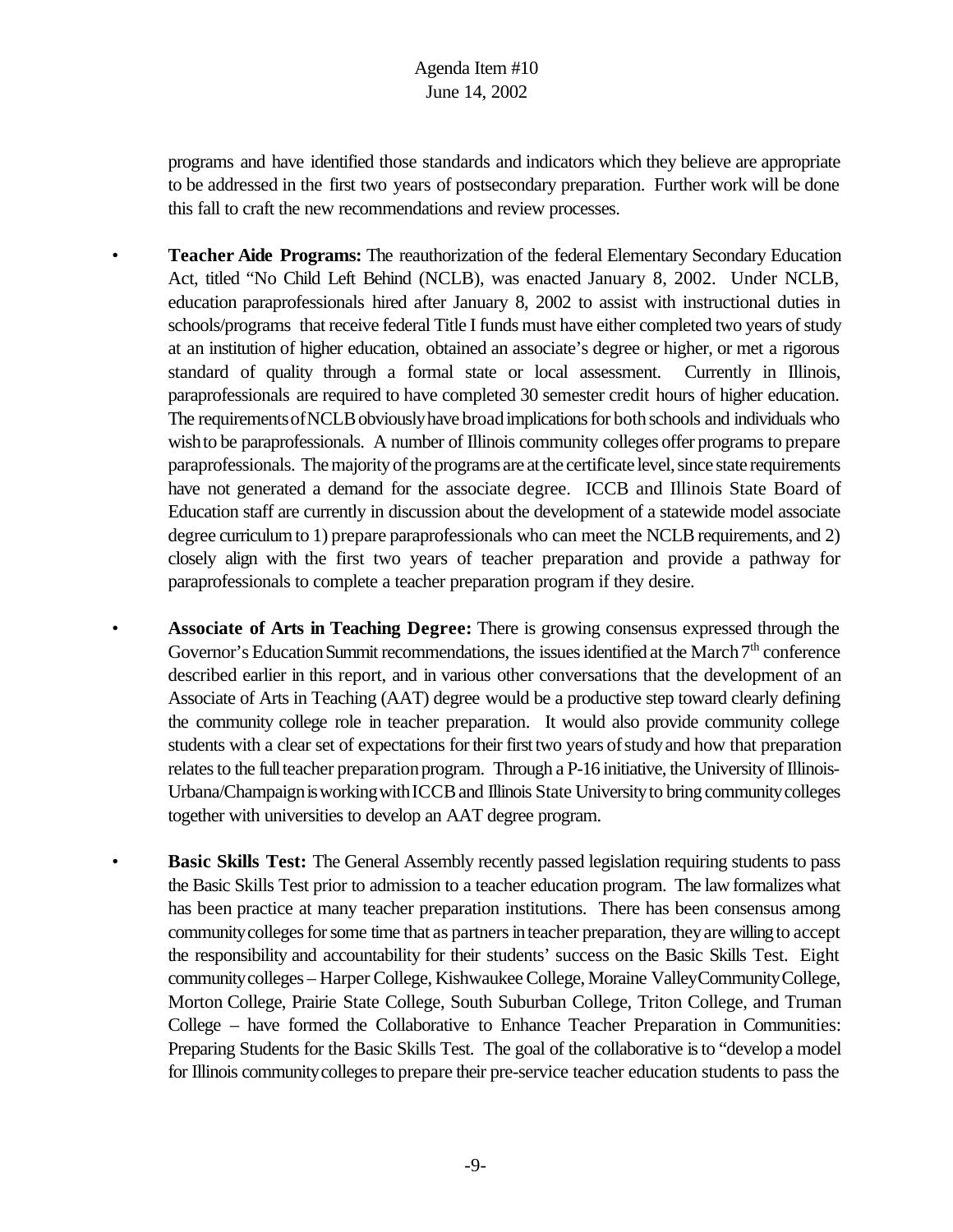Basic Skills Test at a success rate equal to or higher than the average for all undergraduate students in the state of Illinois who take the test." The collaborative will focus on informing community college arts and sciencesfacultyand administrators about the Basic Skills Test, aligningthe general education curriculum with the standards of the enhanced Basic Skills Test, and developing support methods and materials for students who are preparing for the test. The collaborative is currently seeking funds to support its work through a HECA grant.

Clearly, there is broad agreement emerging that community colleges have an important role to play in teacher preparationand there are multiple efforts underwayto define and enhance thatrole. The challenge to all involved is to ensure that the work of these various partnerships and collaboratives is mutually supportive and targeted upon a common goal. ICCB staff will continue to work directly with these initiatives where appropriate and give support and coordination to the overall effort in order to move forward with the Board's Plan for Enhancing the Role of Community Colleges in Teacher Preparation/Quality. Status reports will be presented to the Board periodically.

## **INFORMATION ONLY**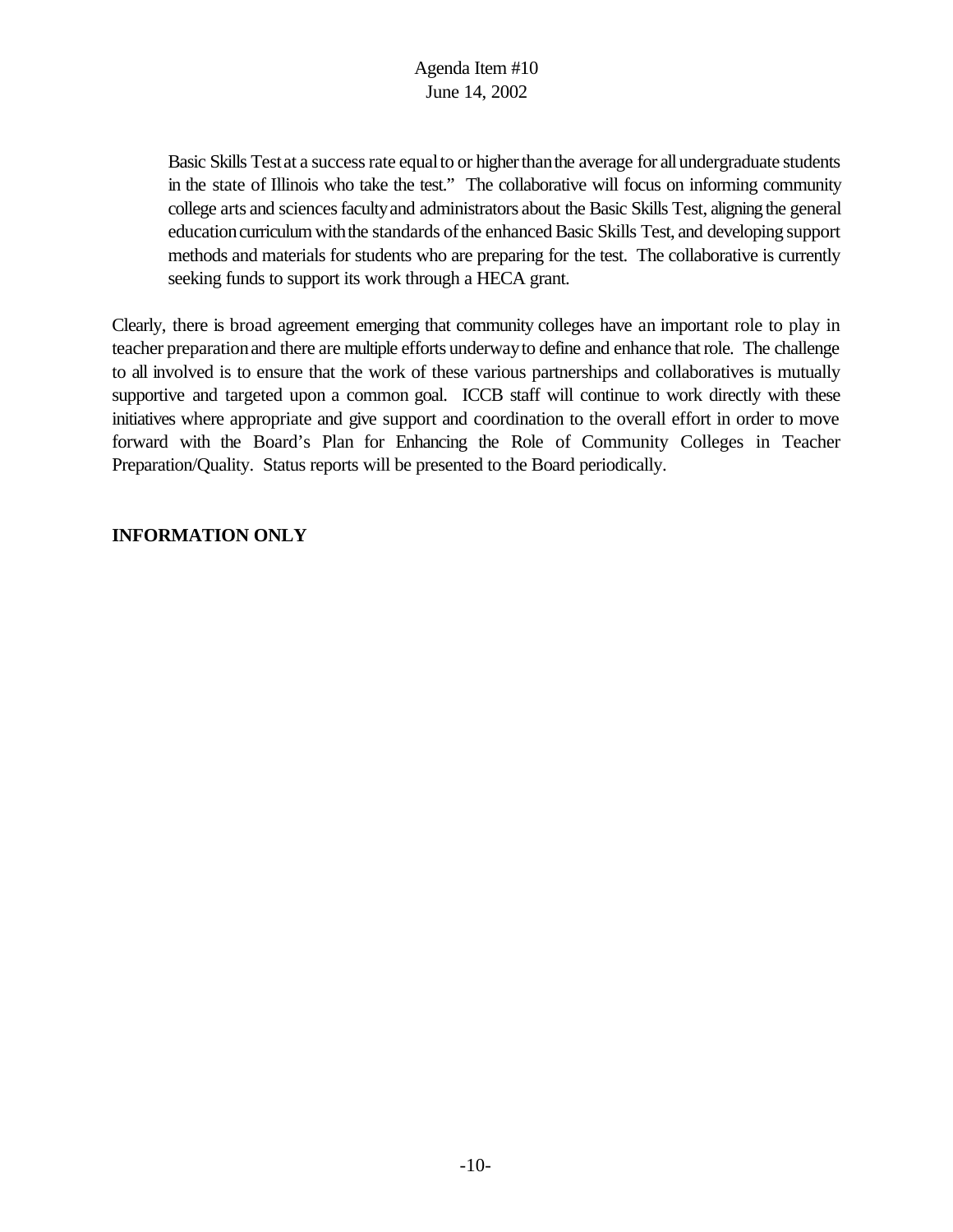#### UNAPPROVED

Minutes of the  $334<sup>th</sup>$  Meeting of the Illinois Community College Board **Work Session** May 17, 2002 James R. Thompson Center Room 2-025 100 West Randolph Chicago, Illinois

#### Item #1 - Roll Call and Declaration of Quorum

Acting Chairman Berkel called the meeting to order. Roll call was taken with the following members present: James Berkel, Inez Galvan, Dawood Nagda (Student Member), Martha Olsson, Gwendolyn Rogers, Lee Walker, and James Zerkle. Edward Duffy, Laurna Godwin, Joseph Neely, and Delores Ray were absent.

#### Item #2 - Announcement and Remarks by James Berkel, Acting Chairman

Mr. Berkel made opening remarks and reported that Chairman Duffy and Vice Chairman Neely are unable to be in attendance today.

\* \* \* \* \* \* \*

President Joe Cipfl reported that Governor Ryan has announced that Lee H. Walker's term on the Illinois Community College Board will end on June 1, 2002. The Governor has announced that Edward J. Welk of Rochester will fill the position held by Mr. Walker and Judith A. Rake of Glen Carbon will fill the vacant position on the Board formerly held by E. Dave Davis. The terms of Mr. Welk and Ms. Rake will be effective on June 1, 2002, and will expire on June 30, 2007.

Martha Torres, Secretary III, in the ICCB Chicago office was introduced to the Board. Ms. Torres began her duties in January 2002.

#### Item #3 - Consent Agenda

Lee Walker made a motion to approve the following items, which was seconded by Inez Galvan:

#### Item #3.1 - Minutes of the February 15, 2002 Meeting

The Illinois Community College Board hereby approves the minutes of the February 15, 2002, meeting as recorded.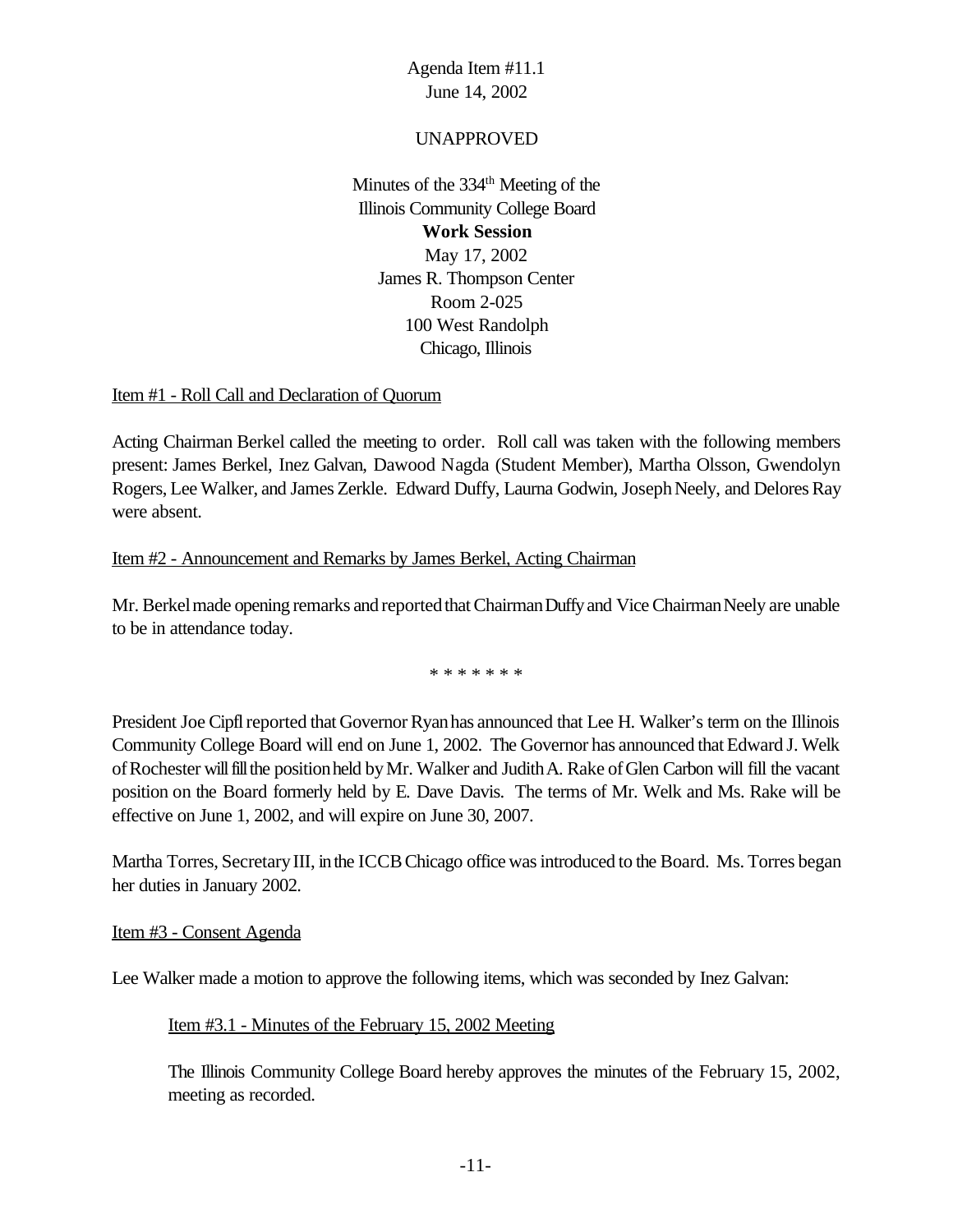#### Item #3.2 - New Units of Instruction

The Illinois Community College Board hereby approves the following new units of instruction for the community colleges listed below:

## **PERMANENT PROGRAM APPROVAL**

Elgin Community College

- Entrepreneurship AAS (63 credit hours)
- Advanced Entrepreneurship Certificate (48 credit hours)
- Intermediate Entrepreneurship Certificate (30 credit hours)

Illinois Valley Community College

- Graphic Design Technology AAS (65 credit hours) Morton College
- Early Childhood Education (63 credit hours)
- Early Childhood Education Certificate (30 credit hours)
- Southwestern Illinois College
- Respiratory Care AAS (71 credit hours)
- Waubonsee Community College
- TV/Internet/Radio Broadcasting AAS (67 credit hours)
- TV/Internet/Radio Broadcasting Certificate (30 credit hours)

#### Item #3.3 - Authorization to Enter into Contract for the Purchase of EDP Equipment

The IllinoisCommunityCollege Board herebyauthorizesits President/CEO to enterinto a contract for up to \$160,000 for the purchase of a mid-range computer system.

The motion was approved by unanimous roll call vote. Voting aye were Inez Galvan, Martha Olsson, Gwendolyn Rogers, Lee Walker, James Zerkle, and James Berkel. Student advisory vote: Yes.

Dr. Cipfl will keep the Board apprised of the contract negotiations for the purchase of EDP equipment.

#### Item #4 - Information for Future Action

## Item#4.1 - Proposed Policy Guidelines for Restricted Grant Expenditures and Reporting for Fiscal Year 2003

Policy guidelines are proposed for Board review for Workforce Development, P-16 Initiative, Advanced Technology, Special Populations, Deferred Maintenance and Retirees Health Insurance. Formal approval will be requested on June 14, 2002.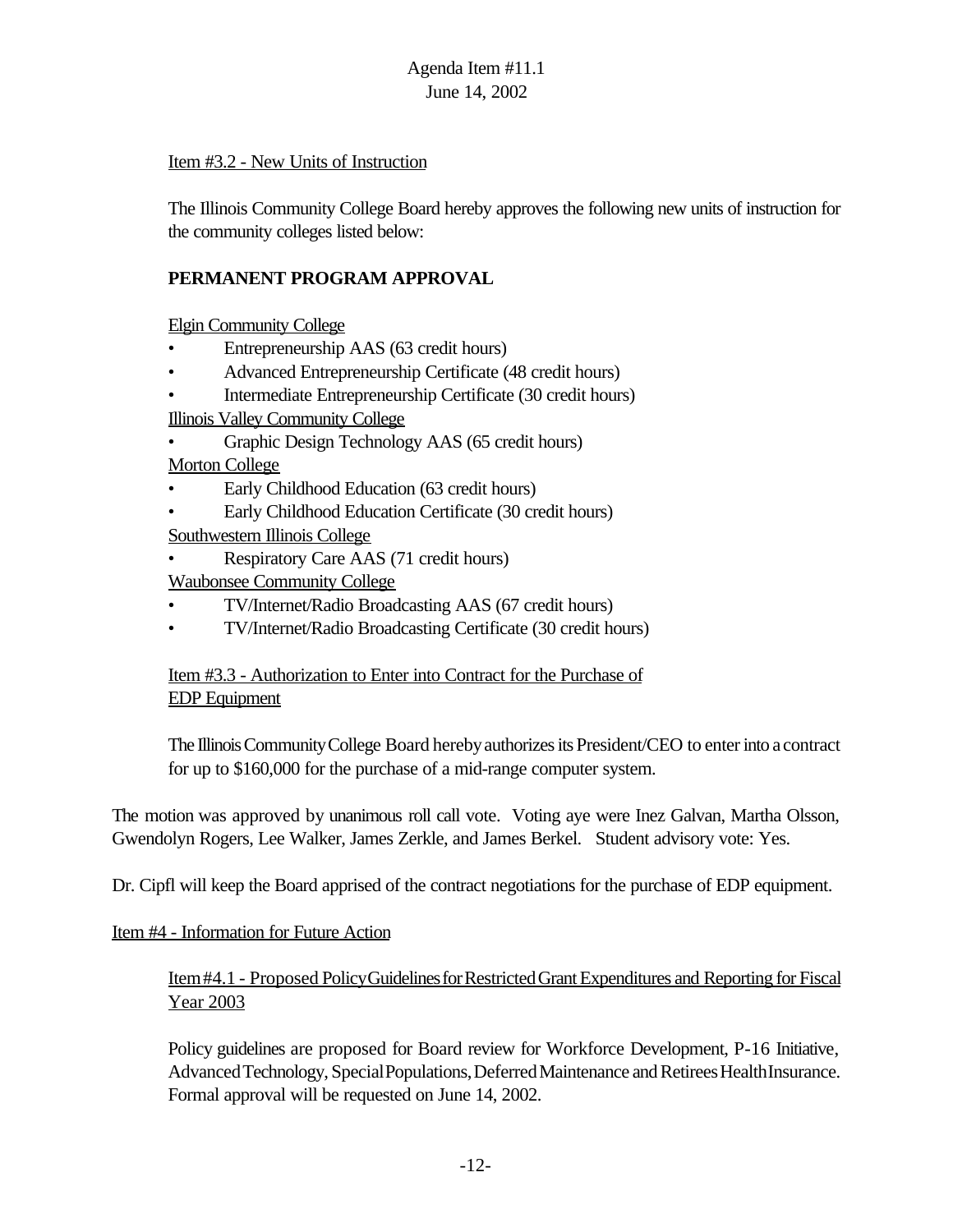#### Item #5 - Work Session

As co-chair of the Community College System Funding Task Force, Lake Land College President Dr. Robert Luther made a presentation on progress to date of the task force's review of the current funding formula. Recommendations for modifying the formula will be made on October 18, 2002. In addition to Dr. Luther, the committee is co-chaired by Lin Warfel, a trustee at Parkland College. The consultant/facilitator is Brenda Albright of the Franklin Education Group.

Following the transfer of administration for Adult Education and Family Literacy from the Illinois State Board of Education to the Illinois Community College Board, a commitment was made byICCBstaff to study the allocation of state and federal resources to adult education providers. ICCB staff have been encouraged by field representatives to undertake an official adult education funding study to evaluate various funding methodologies which have not been addressed for many years, and many changes have occurred in the funding of programs and issues. This suggested study was also endorsed by the ICCB's Adult Education and Family Literacy Advisory Council.

Lee Walker made the following recommendation which was seconded by James Zerkle:

The Illinois Community College Board hereby approves the formation of an Adult Education and Family Literacy Funding Study to evaluate the current funding methodology in statute and develop recommendations.

The motion was approved by unanimous voice vote. Student advisory vote: Yes

A presentation was made by Sue Petrilli, Senior Director for Adult Education, on adult education professionalinstructionalstandards. A letter from the Illinois Professional Development Partnership Center citing recommended standards was distributed to the Board. Board consensus was to set standards in policy with a baccalaureate degree, and to move forward to work with ad hoc groups to make recommendations. Formal recommendations will be presented to the Board for action.

A *GEDIllinois* demonstration was presented by David Baker, Associate Director for Adult Education Staff Development/Training and Marketing, featuring the ready access of this technology-based delivery system. The program's success and challenges were highlighted. ICCB staff are requesting Board input that will support implementation and continuance of the system.

Tom Ryder, Vice President for External Affairs, presented an overview of state and federal legislation which affects the Illinois Community College System. A "Watch List" of bills and a listing of bills from the Governor's Education Summit were distributed to the Board.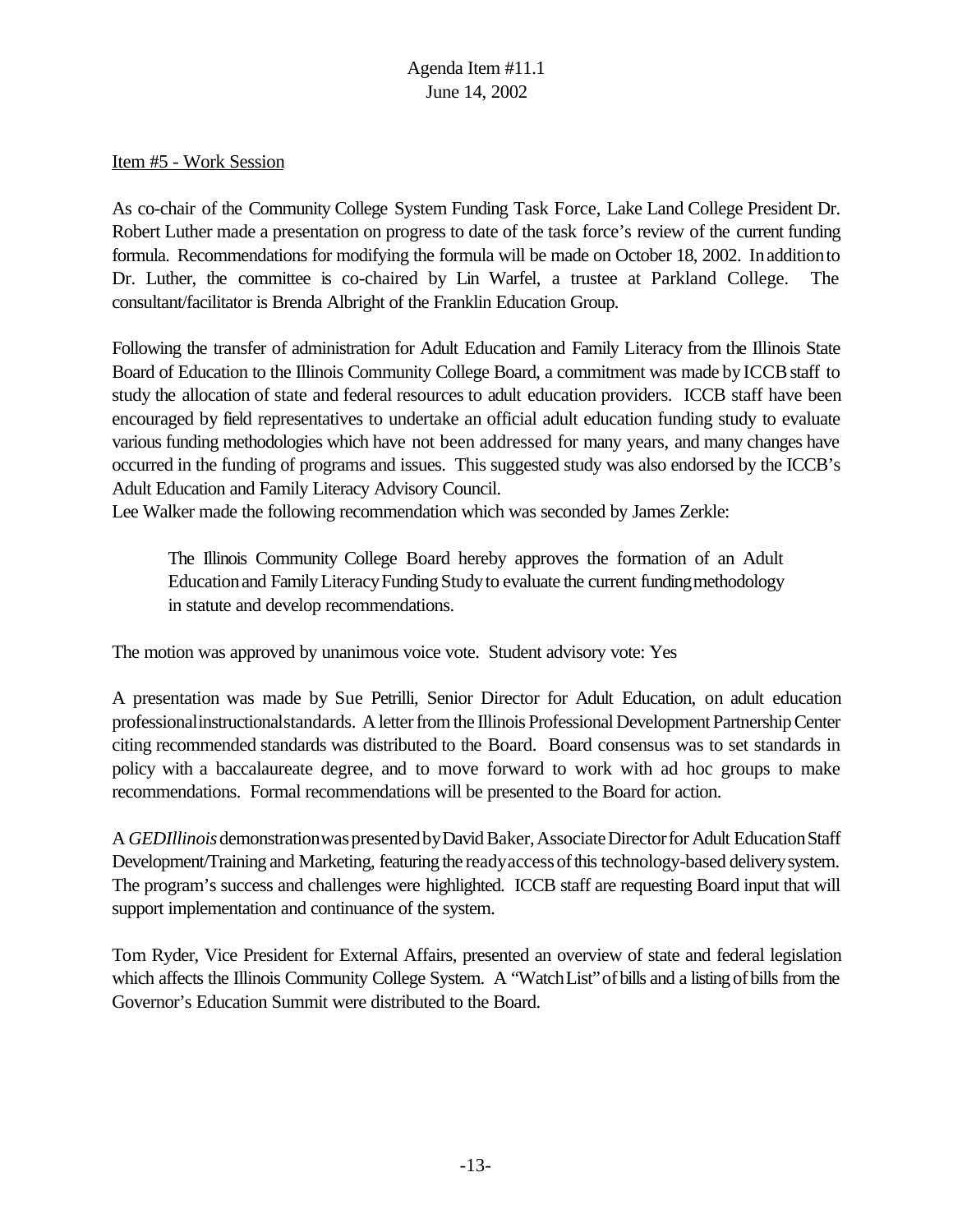Carol Lanning, Senior Director for Program Planning and Accountability, briefed the Board on changes currently being negotiated with the Illinois State Board of Education (ISBE) regarding state and federal Career and Technical Education (CTE) programs. The transfer of administration of federal Perkins postsecondaryprograms fromthe ISBE to the Illinois Community College Board is underway and will be finalized by June 30, 2002. On June 14, recommendations will be made to the Board regarding Perkins' administration and fiscal matters.

RayHancock, Center for PolicyStudies Fellow, made a presentation on the efforts and successesto date of the Illinois Community College System's international initiative. China is interested in establishing a system of community colleges, similar to the system in Illinois, and several meetings and visits with Chinese officials have been held. A Mission Statement for the International Education Advisory Committee was distributed and reads as follows:

To assist the citizens, institutions, and business communities of Illinois in developing the competencies to function in today's global society by expanding their knowledge, understanding, and appreciation of international issues, institutions, and cultures.

Goals:

- Facilitate linkages between those who provide information and programs and those who need them
- Advocate awareness of global issues
- Promote and provide support for international exchange experiences, including study and work abroad
- Assist community colleges in developing a globally competent workforce

The Illinois Community College Board has formed a task force for communitycollege educationinChina.

#### Item #6 - Adjournment

InezGalvanmade a motion, whichwas seconded by Dawood Nagda, to adjournthe meeting at 3:10 p.m. The motion was approved by unanimous voice vote. Student advisory vote: Yes.

A. James Berkel, Acting Chair Joseph J. Cipfl, President/CEO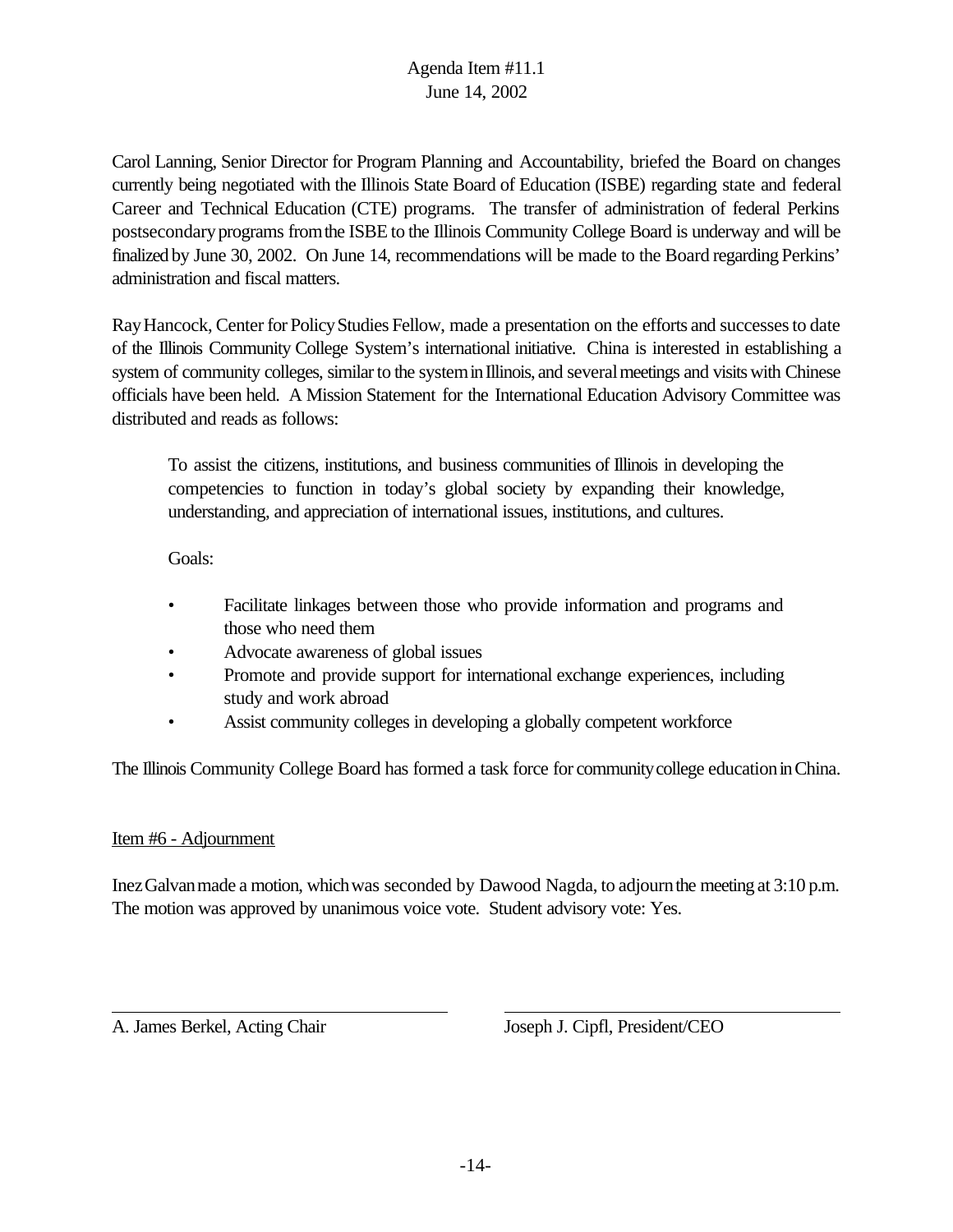#### Illinois Community College Board

#### **REVIEW OF EXECUTIVE SESSION MINUTES**

The Illinois Open Meeting Act requires public bodies to review, at least twice a year, minutes of the executive sessions to determine if the contents of such minutes continue to require confidentiality or if they may be made available for public inspection.

The last review of executive session minutes was made on January 18, 2002. The next review of executive session minutes will be made on January 17, 2003.

#### **RECOMMENDED ACTION**

It is recommended that the following motion be adopted:

The Illinois Community College Board hereby determines that minutes of its executive session held on June 15, 2001, are available for public review. No additional minutes of executive sessions remain confidential.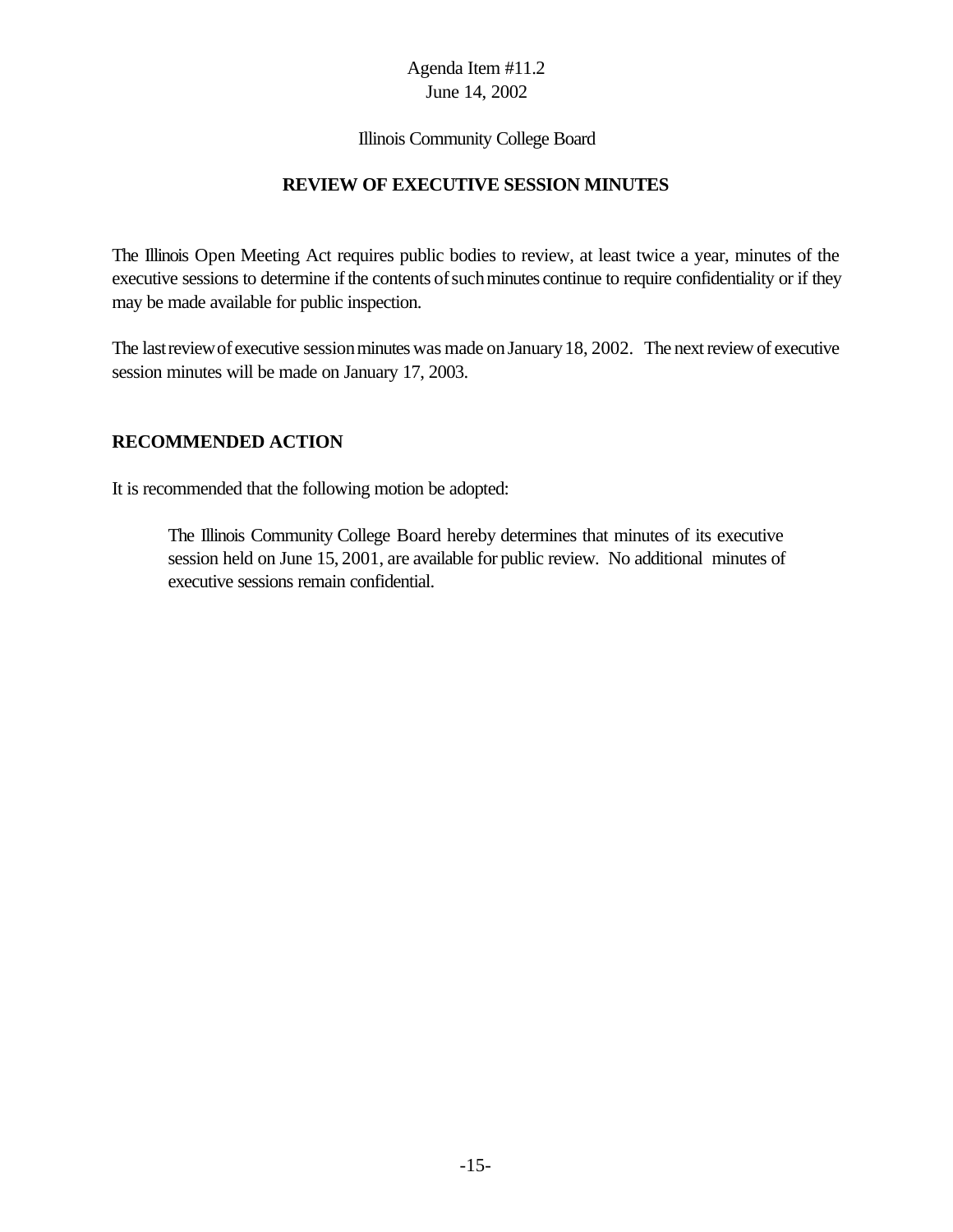Illinois Community College Board

## **ILLINOIS COMMUNITY COLLEGE BOARD FISCAL YEAR 2004 CALENDAR OF MEETINGS**

Each fiscal year, the Board will conduct three business sessions and three work sessions around the state. Two sessions will be held in Springfield, one in Chicago, and the June session will be held at a location to be determined by the Trustees Association.

#### **RECOMMENDED ACTION**

It is recommended that the following motions be adopted:

The Illinois Community College Board hereby adopts the following fiscal year 2004 calendar of meetings.

Fiscal Year 2004

| July 18, 2003    | (Subject to Call)                                                                             |
|------------------|-----------------------------------------------------------------------------------------------|
| September 19     | 9:00 a.m. - ICCB Office, Lincoln Land Community College<br>Campus, Springfield (Work Session) |
| October 17       | 9:00 a.m. - Danville Area Community College, Danville<br>(Business Session)                   |
| December 5       | (Subject to Call)                                                                             |
| January 16, 2004 | 9:00 a.m. - ICCB Office, 401 E. Capitol, Springfield<br>(Work Session)                        |
| February 20      | 9:00 a.m. - William Rainey Harper College, Palatine<br>(Business Session)                     |
| May 21           | 9:00 a.m. - ICCB Office, James R. Thompson Center<br>Chicago (Work Session)                   |
| *June            | 9:00 a.m. - (Day and Springfield location to be determined)<br>(Business Session)             |

\* June meetings of the ICCB are held in conjunction with the ICCTA and the Presidents Council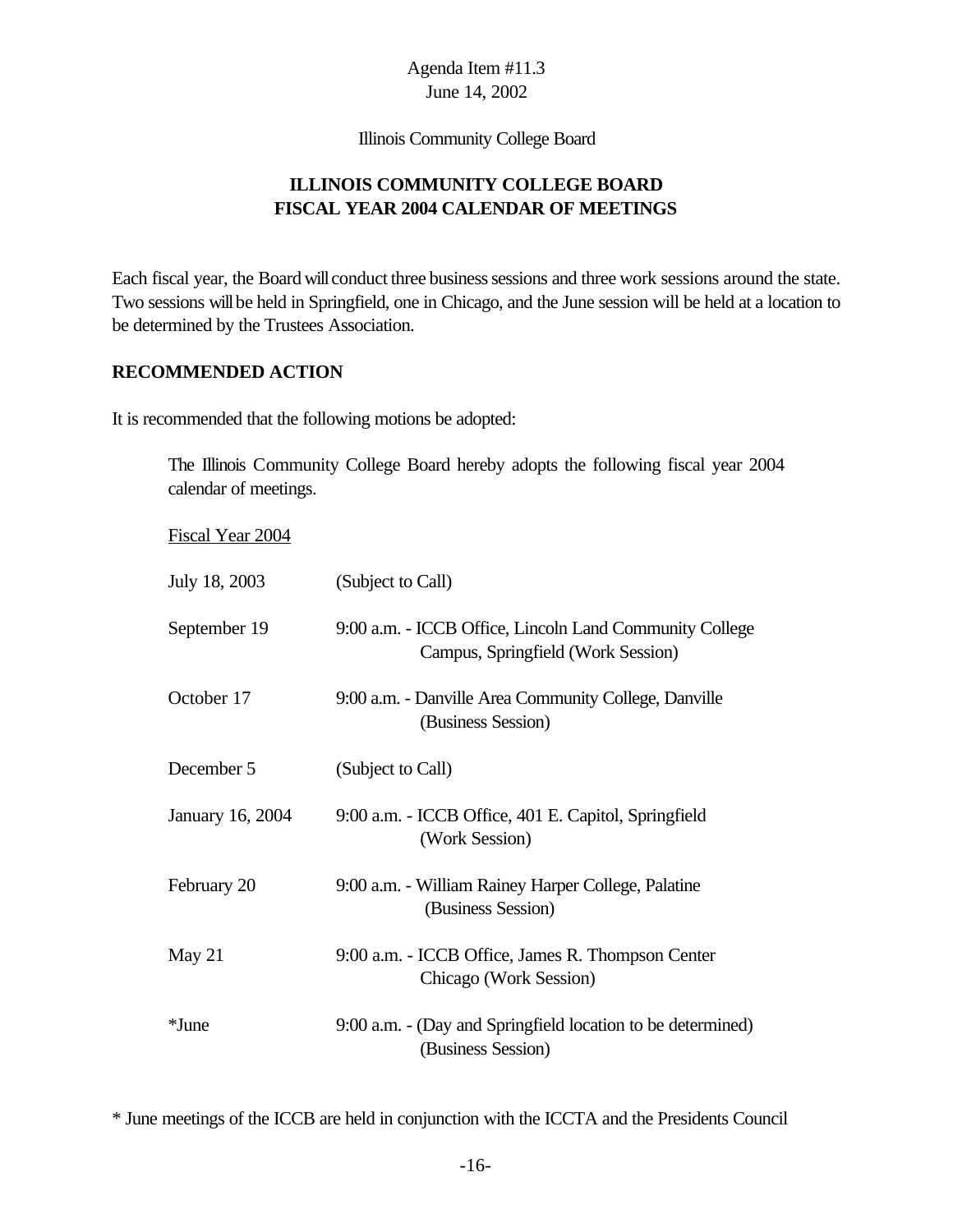**BACKGROUND**. Invitations to host Board meetings for fiscal year 2004 have been received from presidents of the Danville Area CommunityCollege and William Rainey Harper College. The Board last met at Danville Area Community College on July 16, 1982, and at William Rainey Harper College on September 16, 1994.

For the Fiscal Year 2003 Calendar of Meetings, invitations were received from Oakton Community College and Black Hawk College and meetings were approved by the Board in June 2001 to be held on those campuses.

An invitation has been received from Parkland College to host an ICCB meeting inOctober 2004 forthe Fiscal Year 2005 Calendar of Meetings. The Board is awaiting an invitation from a second hosting college for that fiscal year. Board approval will be requested for the Fiscal Year 2005 Calendar of Meetings in June 2003.

Also, an invitation has been received from Lake Land College to host the October meeting in2005 which will be reflected on the Fiscal Year 2006 Calendar of Meetings. The Board is awaiting an invitation from a second hosting college for that fiscal year. Board approval will be requested for the Fiscal Year 2006 Calendar of Meetings in June 2004.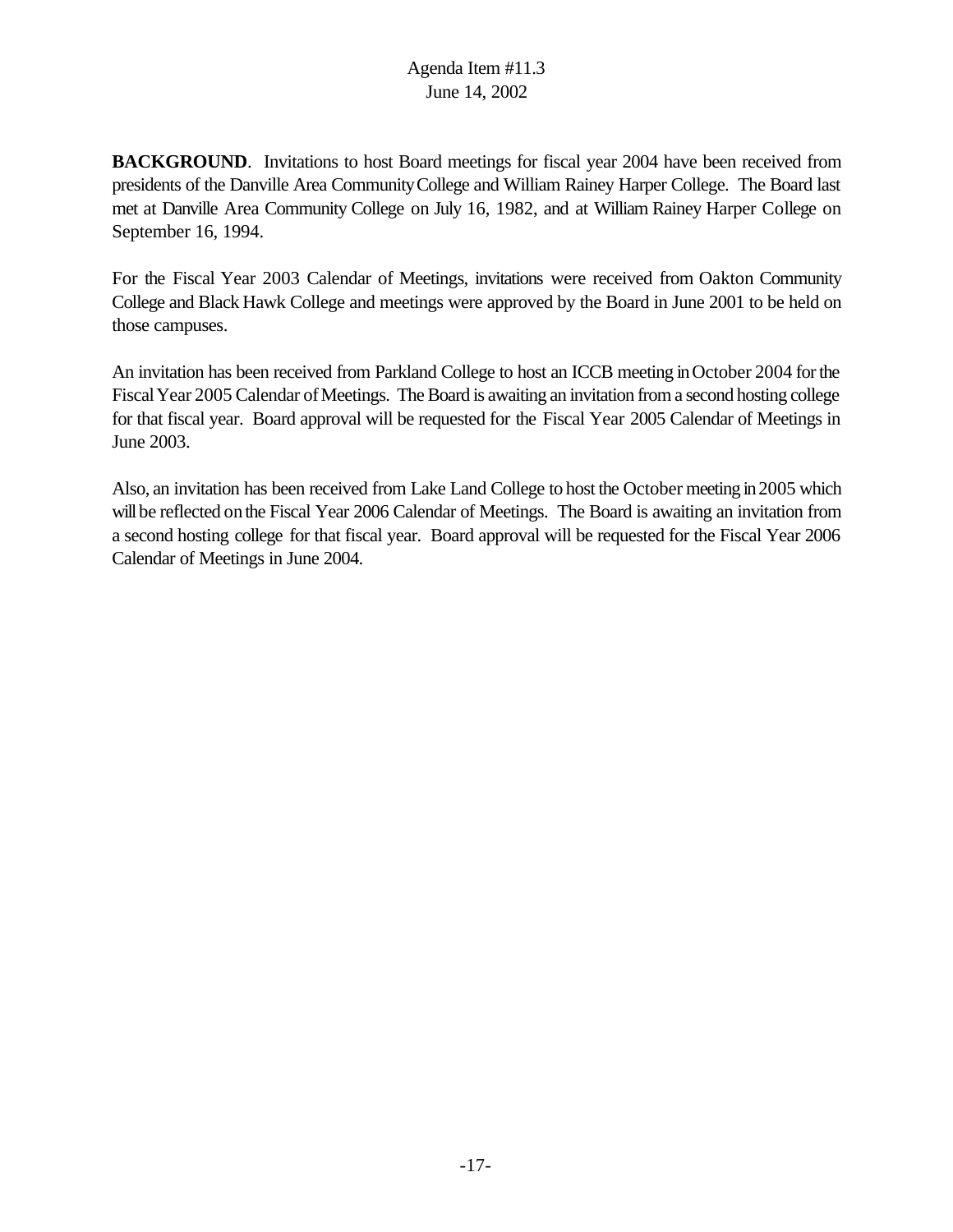Illinois Community College Board

## **POLICY GUIDELINES FOR RESTRICTED GRANT EXPENDITURES AND REPORTING EFFECTIVE JULY 1, 2002**

Inorder to have ICCB restricted grant policy guidelines in place by July 1, 2002, the Board is nowbeing presented with a set of policy guidelines which include the following programs: Workforce Development, P-16 Initiative, Advanced Technology, Special Populations, Deferred Maintenance, and Retirees Health Insurance. These were presented as proposed guidelines at the May 17, 2002 board meeting. ICCB staff have made these proposed policy guidelines available to various constituent groups from the community college system on the ICCB website. No comments have been received. There are no new grants proposed for fiscal year 2003. Unless changes are proposed in a subsequent fiscal year and approved by the Board, these guidelines will remain in effect.

#### **RECOMMENDED ACTION**

It is recommended that the following motion be adopted:

The Illinois Community College Board hereby approves the externally attached policy guidelines for restricted grant expenditures and reporting and authorizes its President/CEO to implement the policy guidelines effective July 1, 2002.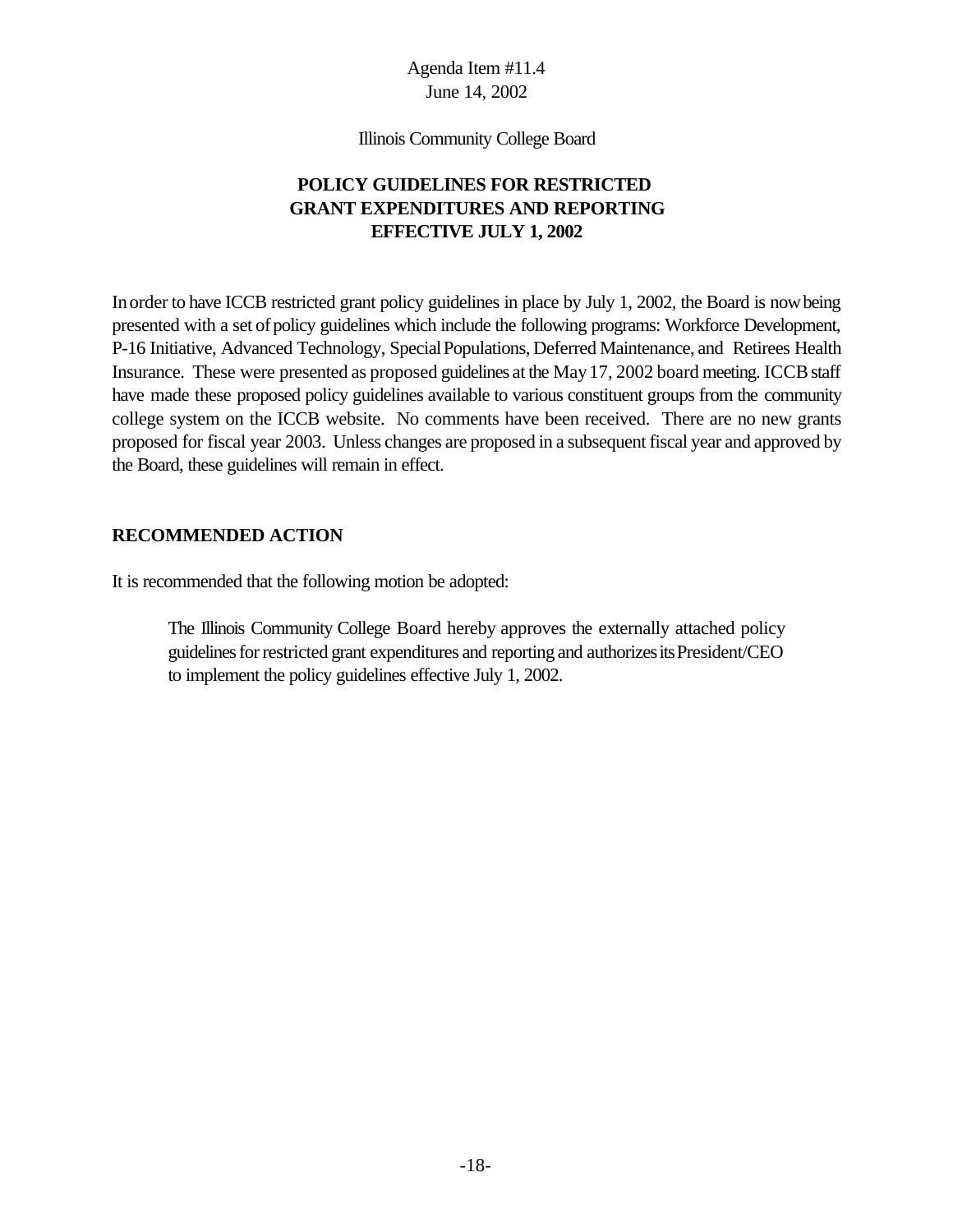Illinois Community College Board

## **PROPOSED AMENDMENTS TO ILLINOIS COMMUNITY COLLEGE BOARD RULES CONCERNING FOUNDATION MATCHING GRANTS**

*(Initial Approval)*

Legislation was passed in the spring of 1999 that allows communitycollege foundations to request a state matching grant of \$2 for every \$3 received in local funds if appropriated funds become available. Emergencyrules were filed with the Secretary of State's office in February 2001 and no comments were receivedregarding those rules. The Emergency rules now have lapsed and the Illinois Administrative Code requires the ICCB to proceed to make them permanent.

The Illinois Community College Board received an appropriation to disburse challenge grants to Illinois Community College Foundations during fiscal year 2002. However, the appropriation was subsequently reduced to zero in the November 2001 appropriation reductions. No funds are currently available and no funds included in the Governor's proposed FY 2003 Illinois Community College System appropriation request. However, the ICCB must have rules in place, should funds become available, before applications may be received and funds distributed.

#### **RECOMMENDED ACTION**

The Illinois Community College Board hereby adopts and initially approves the following amendments to the *Administrative Rules of the Illinois Community College Board* and authorizesits President/CEO to processthese amendmentsin accordance with the Illinois Administrative Procedures Act.

#### SUBPART F: FINANCE

#### **1501.523 Foundation Matching Grants**

- a) An eligible communitycollege foundation, as referred to in this subsection, is defined as a 501c3 entity formed to benefit a community college district, students, and taxpayers of a community college district as provided for in the Public Community College Act and meets the criteria to receive an award as provided for in these rules. A foundation shall establish its eligibility by submitting a copy of its articles of incorporation (the first year of application only), a copy of its most recent signed federal 990 tax return and a copy of the foundation's most recently completed external audit with the other components of an application.
- b) Requests for foundation matching grant awards (herein referred to as challenge grants) must be submitted ina format prescribed by the ICCB no later than December 1 of each year.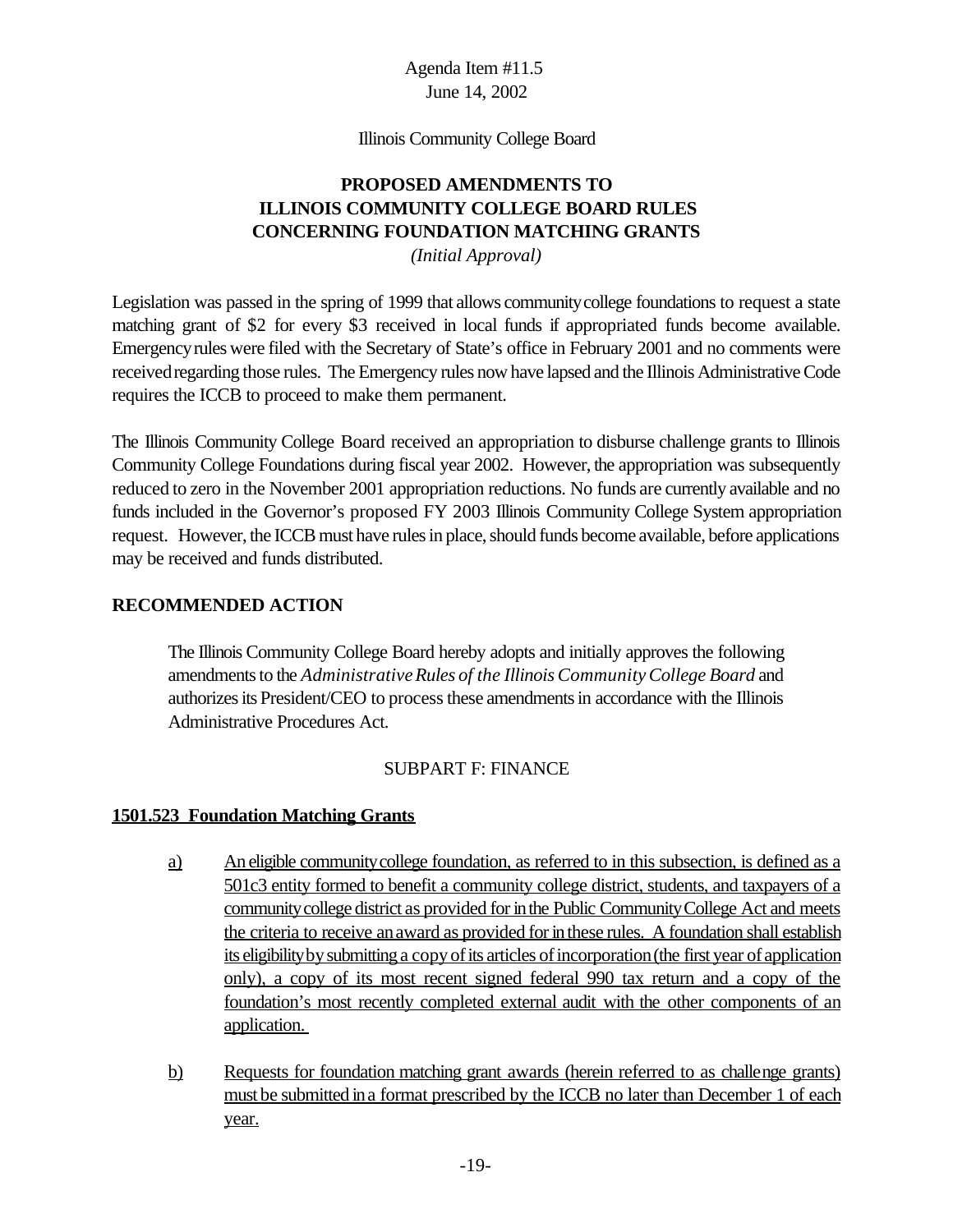- c) Each community college foundation shall have the opportunity to apply for a \$25,000 challenge grant. The award amount shall be prorated to a reduced amount if sufficient funds are not available in the state's Academic Improvement Trust Fund to provide an initial grant of \$25,000 to those eligible foundations that submit an application no later than December 1.
- d) Inorder to be eligible to receive a challenge grant, the communitycollege foundationboard must establish, as part of the application process, that the foundation board has:
	- 1) established an academic improvement trust fund as a depository for private contributions and awarded challenge grants, and
	- 2) \$3 of local match available (contributions received after July 1, 1999, for the purpose of matching the state challenge grants) for each \$2 of state funds, and
	- 3) raised a minimum of \$10,000 from private sources and the contributions must be in excess of the total average annual cash contributions made to the community college foundation in the three fiscal years before July 1, 1999 (fiscalyears 1997, 1998, 1999).
- e) Any unmatched excess funds remaining in the state's Academic Improvement Trust Fund, on April 1<sup>st</sup> of the fiscal year in which an appropriation is received, for community college foundations after the award of the initial \$25,000 challenge grants will be available for matching by any community college foundation. No community college foundation will receive more than \$100,000 in challenge grants in any one state fiscal year.
- f) The community college foundation board is responsible for determining the use of the proceeds of the challenge grants and such uses may include 1) scientific equipment, 2) professional development and training for faculty, and 3) student scholarships and other activities appropriate to improving the qualityof educationat the communitycollege. The communitycollege foundationmaynot use the proceeds ofthe challenge grant for a capital campaign or program.
- g) Each community college foundation receiving grant funds shall file a report with the ICCB in a format prescribed by the ICCB detailing how the funds were utilized within 60 days ofthe foundation'sfiscalyear end and submit a copyofthe externalaudit ofthe fiscalyear just ended as soon as it is completed.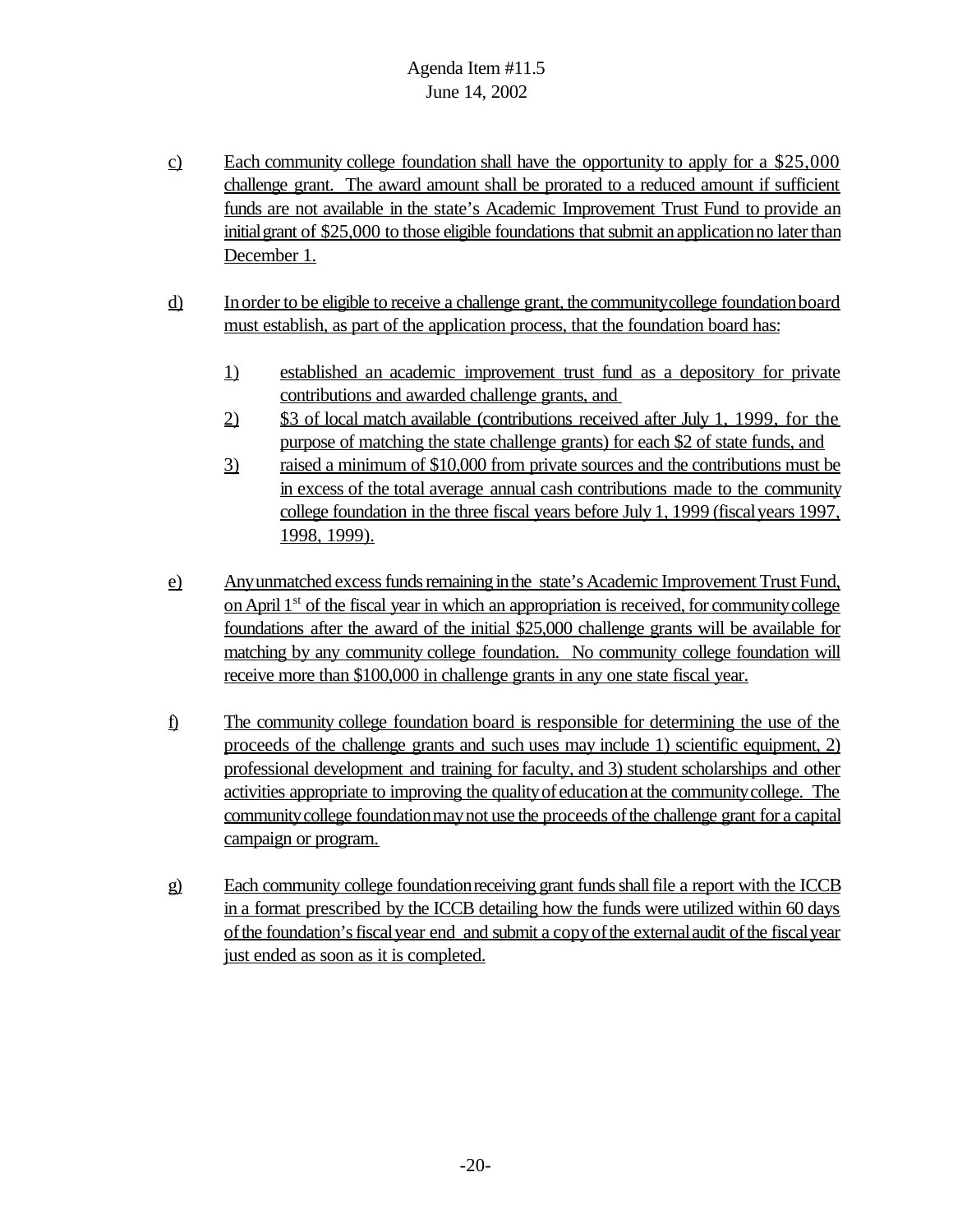#### Illinois Community College Board

## **NEW UNITS OF INSTRUCTION**

The Illinois Community College Board is requested to approve new units of instruction for the following community colleges:

## **RECOMMENDED ACTION**

It is recommended that the following motion be adopted:

 The Illinois Community College Board hereby approves the following new units of instruction for the community colleges listed below:

## **PERMANENT PROGRAM APPROVAL**

#### Illinois Valley Community College

- < Horticulture A.A.S. degree-Landscape Management Option (64 semester credit hours)
- < Horticulture A.A.S. degree-Floriculture Option (64 semester credit hours)

#### Kaskaskia College

- < Culinary Arts A.A.S. degree (66 semester credit hours)
- < Advanced Cooking Certificate (45 semester credit hours)

#### Richland Community College

- < HVACR A.A.S. degree (64 semester credit hours)
- < Refrigeration Certificate (30 semester credit hours)

#### Southwestern Illinois College

< Network Design & Administration A.A.S. degree (64-69 semester credit hours)

#### Waubonsee Community College

< Massage Therapy A.A.S. degree (66.5 semester credit hours)

#### **BACKGROUND**

**Illinois Valley Community College** is seeking approval to offer an Associate of Applied Science degree program in "Horticulture" with options in "Landscape Management" and "Floriculture". The program's Landscape Management option will prepare individuals for employment as landscape technicians, designers and garden center/nursery manager. The program's Floriculture option will prepare individuals for employment as floral designers, design assistants, plant propagators, greenhouse or floral shop managers. The curriculum consists of core coursework that includes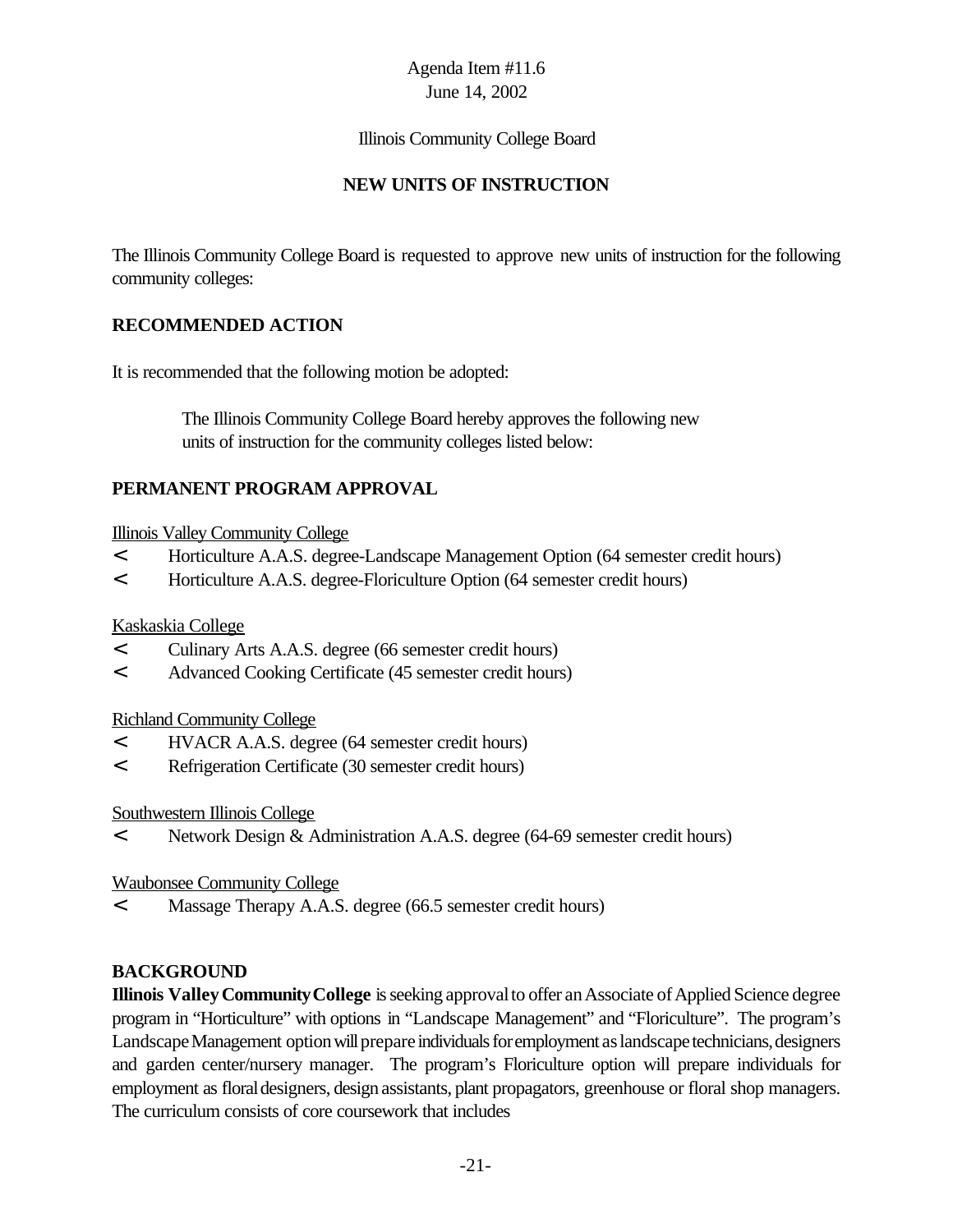introductoryhorticulture, annuals and perennials, basic and advanced pest management, and woodyplants in addition to general education studies. The Landscape Management option allows students to focus their course work in the areas of introductory and advanced landscape design, golf course/turfgrass management, evergreens and groundcovers and small engine repair. The Floriculture option allows students to focus their course work in the areas of introductory and advanced floral design, greenhouse and floral crop production, and interior plants. This program meets the Illinois Occupational Skill Standards for Landscape Technician, Floristry, Retail Garden Center and the Greenhouse/Nursery clusters. Alternate labor market information provided by the college illustrates student interest in and district employer support for a degree program in horticulture. Labor market supply and demand data also supports the need for a training programinhorticulture within this district. The college anticipates a combined enrollment of five full-time and seven part-time students the first year, increasing to 10 full-time and 12 part-time students by the third year. The program will require one existing full-time and one existing part-time instructor the first year. The combined costs of implementing this program will be approximately \$6,000 the first year, \$17,000 the second year, and \$13,500 the third year.

**Kaskaskia College** is seeking approval to offer a 66 semester credit hour Associate of Applied Science degree program in "Culinary Arts". This program will prepare individuals for employment as restaurant chefs, cooks or food service managers. This curriculum builds upon three related certificate programs offered by the college and consists of course work infood service,food sanitationand safety, cold pantry, breakfast and short order cooking; stock, soup and sauces; meat, poultry and fish; produce, pastas and grains; sweets production; ethnic foods; meal preparation, culinary arts design and presentation, and two food service field experience courses, one in food preparation and one in catering, service and management, in addition to general education studies.

**Kaskaskia College** is also seeking approval to offer a 45 semester credit hour certificate program in "Advanced Cooking". The curriculum builds on the college's "Basic Cooking" certificate program and feeds directly into the AAS degree program. This certificate will expand the student's knowledge of culinary arts and increase their skill level in food preparation.

These programs meet the Illinois Occupational Skill Standards for the Food Service Cluster. The college anticipates a combined enrollment of 12 full-time and eight part-time students the first year, increasing to 18 full-time and 10 part-time students by the third year. The programs will require one existing full-time and one new part-time instructor the first year. The costs for implementing these programs will be approximately \$69,250 the first year, \$56,500 the second year, and \$62,500 the third year. Higher first year costs reflect faculty salaries, equipment purchases and material upgrades for the program.

**Richland Community College** is seeking approval to offer a 64 semester credit hour Associate of Applied Science degree programin"Heating, Ventilation, Air Conditioning and Refrigeration(HVACR)". This program will prepare individuals for employment as HVACR technicians capable of installing, maintaining and repairing heating, ventilation, air-conditioning, and refrigerating systems in bothresidential and commercial settings. This curriculum builds upon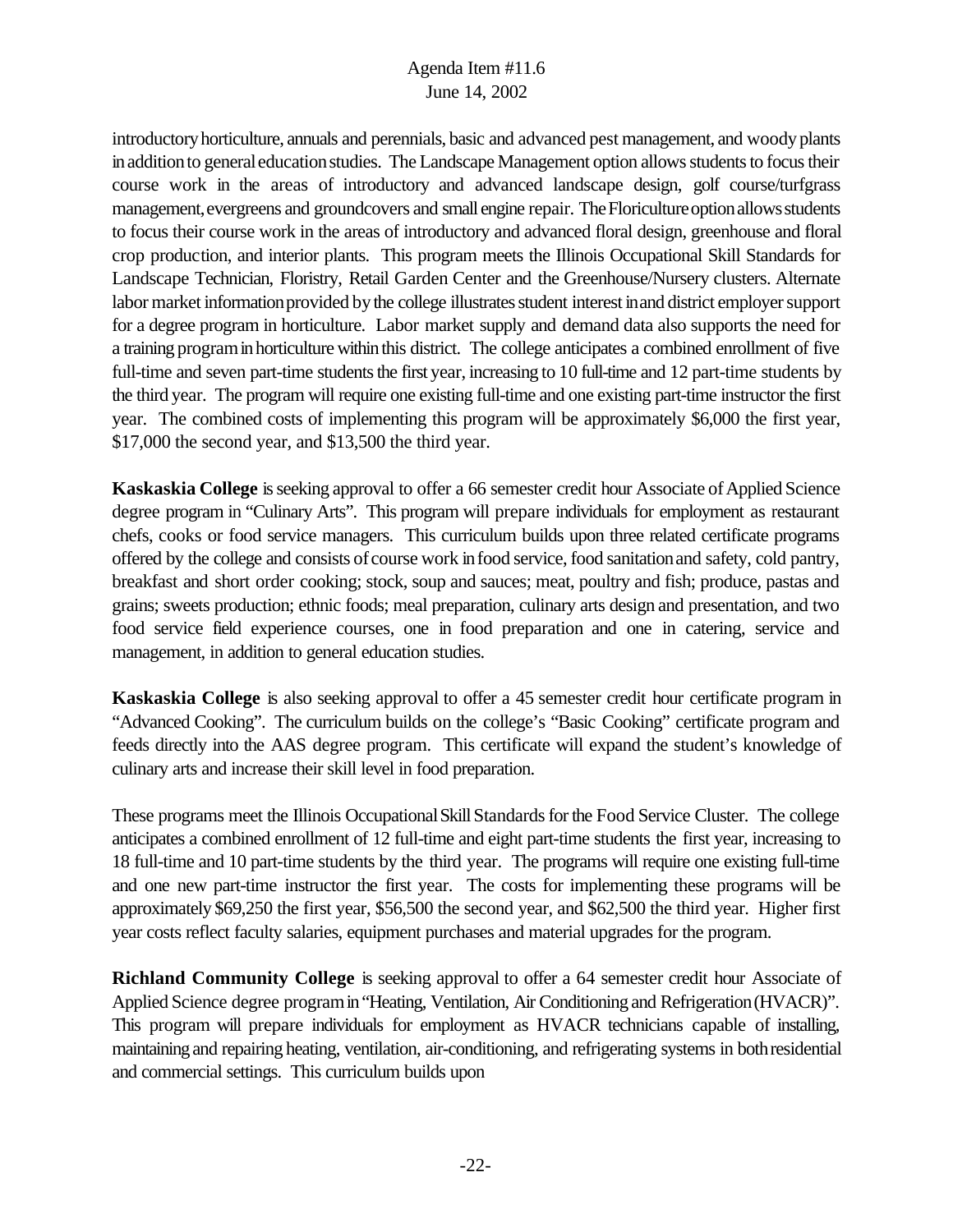three related certificate programs offered by the college and consists of coursework in refrigeration fundamentals and applications, residential heating and air conditioning systems, commercial heating and air conditioning systems, residential and commercial ventilation, residential and commercial refrigeration, HVACR troubleshooting, tools and piping, electricity and motors and controls, and a workplace simulation project in addition to an internship and general education studies. This program meets the Illinois Occupational Skill Standards for HVACR Technicians and the national standards set forth for HVACR programs by the Air Conditioning and Refrigeration Institute (ARI) and the Partnership for Air Conditioning, Heating, and Refrigeration Accreditation (PAHRA). RCC plans to earn PAHRA accreditation by the end of fiscal year 2003 for its HVACR degree program. The college anticipates 10 full-time and 5 part-time enrollments the first year, increasing to 15 full-time and 8 part-time students by the third year. Labor market information provided by the college supports the need for an HVACR degree program both within their district and central Illinois. There are currently no other HVACR A.A.S. degree programs being offered by a central Illinois community college. The program will require one existing fulltime and part-time, and one new part-time instructor the first year. The college does not anticipate any new costs during the first year, however second and third year costs will be approximately \$17,000 and \$11,000 per year respectively.

**Richland Community College** is also seeking approval to offer a 30 semester credit hour certificate programin"Refrigeration". This program will focus on the installation, maintenance and repair of residential and commercial refrigeration systems. Currently, there are no other community colleges in the central Illinois area offering a refrigeration certificate. Program enrollment and cost estimates have been figured into those provided for the A.A.S. degree program.

**Southwestern Illinois College** is seeking approval to offer a 64-69 semester credit hour Associate of Applied Science degree program in "Network Design and Administration". The program will prepare individuals for employment in a variety of fields as networking technicians. The curriculum will allow students to specialize in the hardware, operating systems or network professional areas and consists of course work in Cisco basic and advanced networking and router theory, TCP/IP, local area networks, wide area networks, telecommunications, network security, operating systems, servers, multi-layer switching and troubleshooting, in addition to general studies. The degree program builds upon SWIC's existing Cisco Certified Network Specialist certificate program by adding advanced course work and a networking internship. Additionally, the program was developed using the skill standards for information technology as set forth by the Northwest Center for Emerging Technologies and prepares students for various professional credentialing exams including Cisco Certified Network Associate (CCNA), Cisco Certified Network Professional (CCNP), Cisco Certified Design Associate (CCDA), CompTIA's Network+ and A+ Certifications, Microsoft Certified Professional in Networking (MCP), Certified Novell Administrator (CNA), and Linux Certification. Labor market information provided by the college supports the need for skilled network technicians both within the district and the Metro-East Area. The college anticipates an enrollment of 30 full-time and 40 part-time students the first year, increasing to 50 full-time and 60 part-time students by the third year. The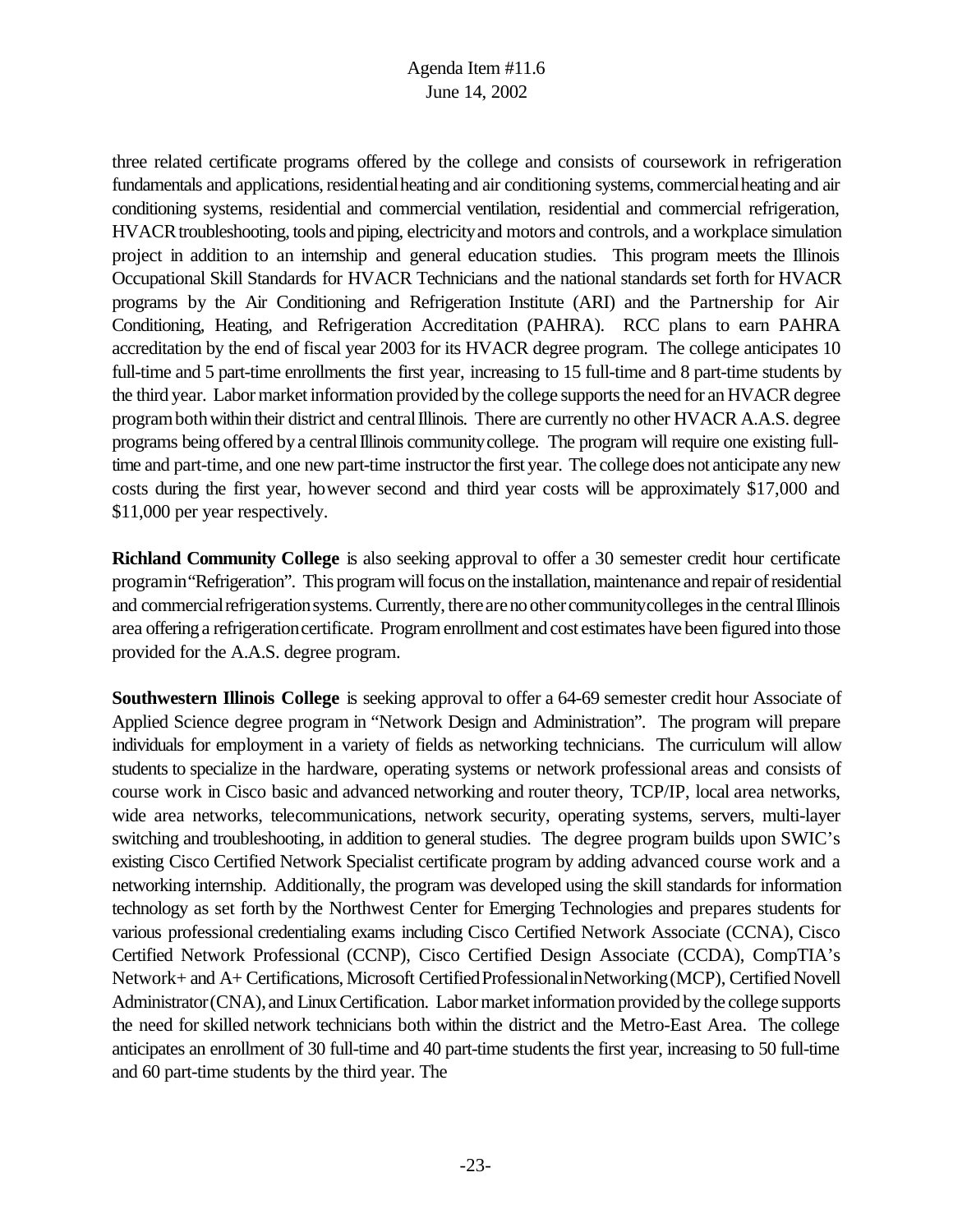program will require one new full-time, two new part-time, four existing full-time and 10 existing part-time instructors the first year. The costs for implementing this program will be approximately \$100,000 the first year and reflect faculty salaries and equipment purchases.

**Waubonsee Community College** is seeking approval to offer a 66.5 semester credit hour Associate of Applied Science degree program in "Therapeutic Massage". This program prepares individuals for employment as massage therapists in medical or rehabilitative settings, in addition to health maintenance/personal wellness settings, and self-employment. The program builds on the college's existing certificate program in Therapeutic Massage by expanding the student's educational and career ladder in the massage therapy field. The curriculum consists of course work in advanced massage therapy techniques, advanced clinical practice, outcome based massage, nutrition, neuro-musculoskeletal systems, kinesiology and pathology, life-span psychology and a therapeutic massage internship, inaddition to general education studies. WCC's program was designed to meet the newly established Illinois Department of Professional Regulation requirements for licensure as a massage therapist in Illinois, and meets the standards set forth by the American Massage Therapy Council of Schools-American Massage Therapy Association (AMTA). In addition to being prepared for mandatory State licensure, students will also be prepared for completing AMTA's optional national certification exam. Labor market information provided by the college supports the need for qualified massage therapists both district wide and statewide. The college anticipates an enrollment of seven full-time and four part-time students each year for the first three years. The program will require one new part-time faculty member and four existing faculty members the first year. The costs for implementing this program will be approximately \$12,800 the first year, \$54,752 the second year, and \$15,000 the third year. Higher second year costs reflect the addition of one full-time faculty salary and equipment purchases.

## **TEMPORARY PROGRAM APPROVAL**

- < Moraine Valley Medical Assistant Certificate (37 semester credit hours)
- < Statewide Model Curricula A.A.S. in Corrections (64 semester credit hours)

#### **BACKGROUND**

**Moraine Valley Community College** is requesting temporary approval to offer a 37 semester credit hour "Medical Assistant" certificate program. This program will prepare individuals for routine administrative and clinical tasks in hospitals, group practices, clinics, long-term care facilities, and medical offices. The curriculumconsists of course work in clinicallaboratoryskills and procedures, medicalterminology, health information management, computers in allied health and ICD-9CM coding, insurance and billing procedures, and medical assistant office procedures in addition to a medical assistant work-based learning experience. This program meets the Illinois Occupational Skill Standards for the Medical Office Cluster where appropriate. The college will determine the success of this program based on the enrollments, successful completion of required course work with 2.0 or higher, successful completion of the internship course, the number of students passing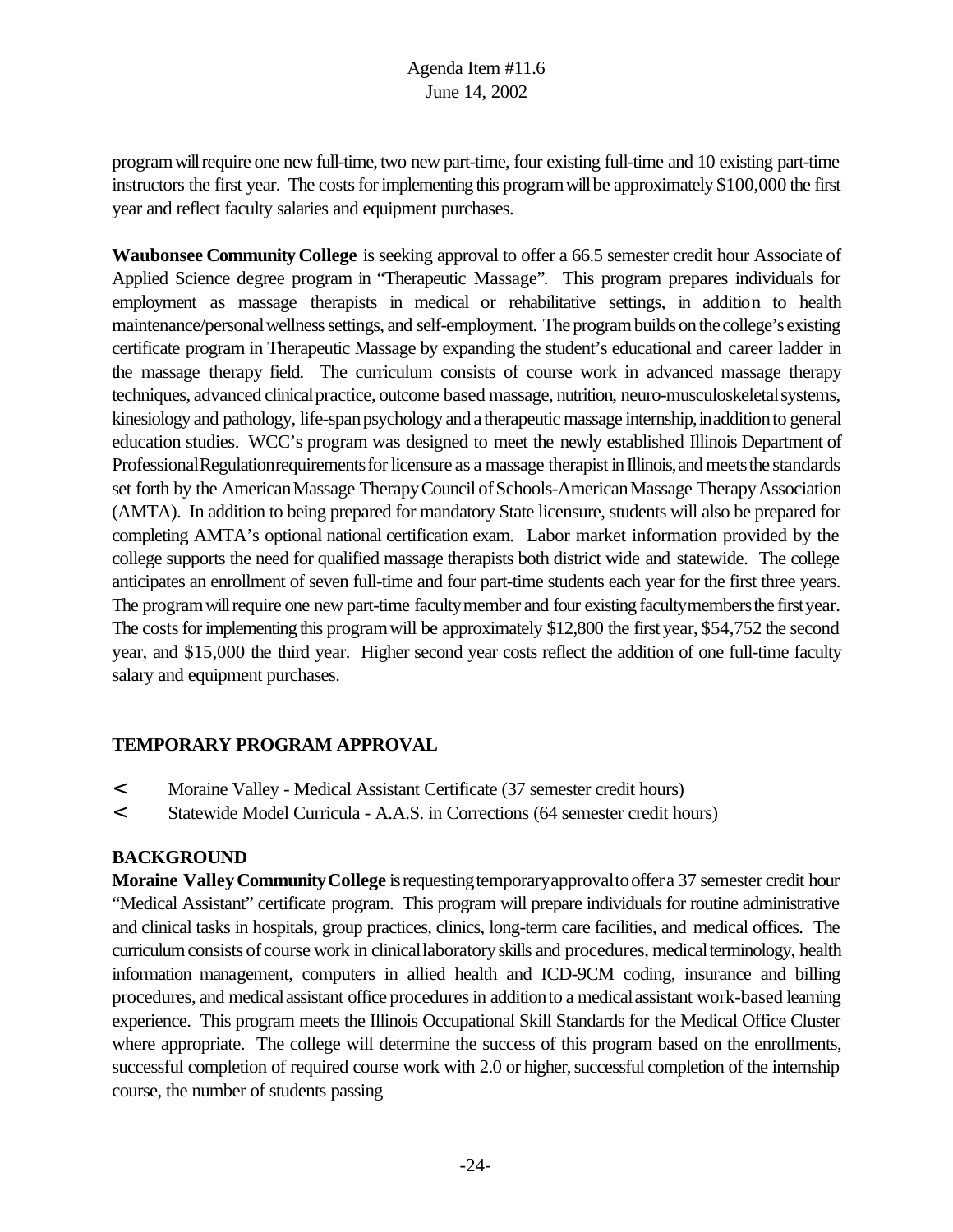related certification exams, and the number of students placed in the field after program completion. Temporary approval will allow the college to meet the immediate demands for medical assistants within their district. Permanent approval for this program will be considered at the end ofthe three years, based on program outcomes.

#### **APPROVAL OF STATEWIDE MODEL CURRICULA**

**Associate of Applied Science in Corrections program -** Temporary approval for an A.A.S. degree program in "Corrections" is being proposed as statewide model curricula available to all community colleges in Illinois. The degree program has two options: Correctional Officer/Youth Supervisor and Parole Officer. Based onthe need to expand the educational and career ladders for new and existing employees a training program was developed by the Illinois Department of Corrections and the Illinois Community College Board staff in consultation with representatives of colleges where correctional institutions exist within district. The resulting A.A.S. in Corrections program will build on the knowledge, skills and specialized training IDOC new recruits and existing employees receive through Academy training and continuing education. The curricula consists of coursework in criminal justice, criminal law, criminology, sociology in the areas of race/ethnic relations or social problems, and management/supervision in addition to general education studies. Students' elective course work options focus in the areas of Correctional Officer/Youth Supervisor or Parole Officer, and include security, correctional counseling, investigations, parole/probation, Spanish for law enforcement, CPR/First Aid and Special Topics courses in either criminal justice, protective services/security, or addictions studies. The 64 semester credit hour curriculum builds on the 16-18 semester credit hours of coursework students complete through IDOC training as Correctional Officers/Youth Supervisors or Parole Officers, and adds 15-19 semester credit hours of general education requirements and 23-28 semester credit hours of required occupational/technical education requirements.

Colleges that wish to offer this degree program will be required to apply for approval by providing evidence of appropriate course offerings and submitting the appropriate application materials to staff. Temporary approval will allow the colleges to begin offering the program immediately. Permanent approval for this program will be considered at the end of the three years based on program outcomes.

#### **INFORMATION ITEM - BASIC CERTIFICATE APPROVAL**

Following is a list of basic certificates that have been approved on behalf of the Illinois Community College Board by the President/CEO since the last Board meeting: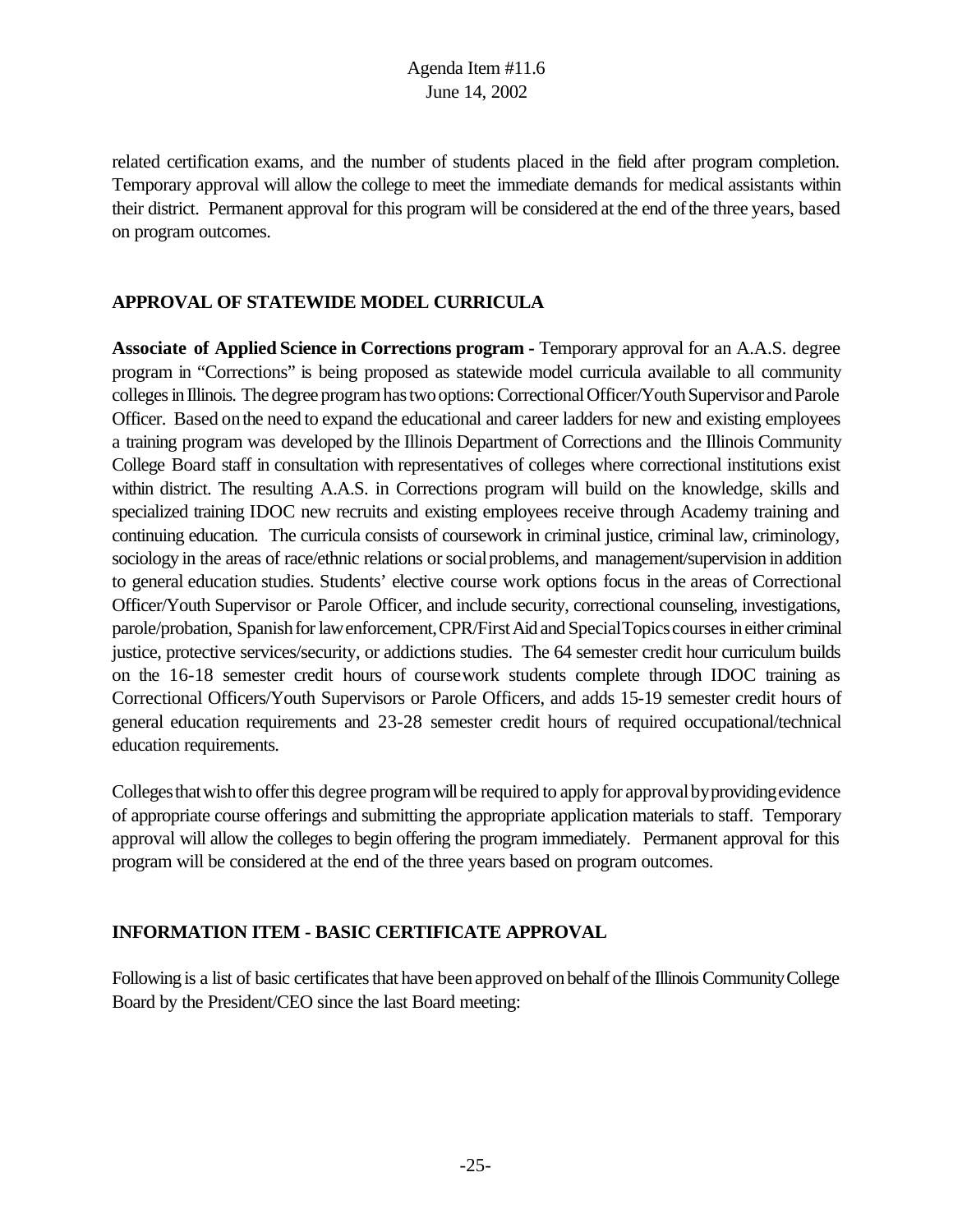Kaskaskia College

- < Culinary Arts Management Certificate (10 semester credit hours)
- < Basic Cooking Certificate (28 semester credit hours)
- < Prep Cook's Certificate (14 semester credit hours)

Richland Community College

- < Residential HVAC Certificate (27 semester credit hours)
- < Commercial HVAC Certificate (27 semester credit hours)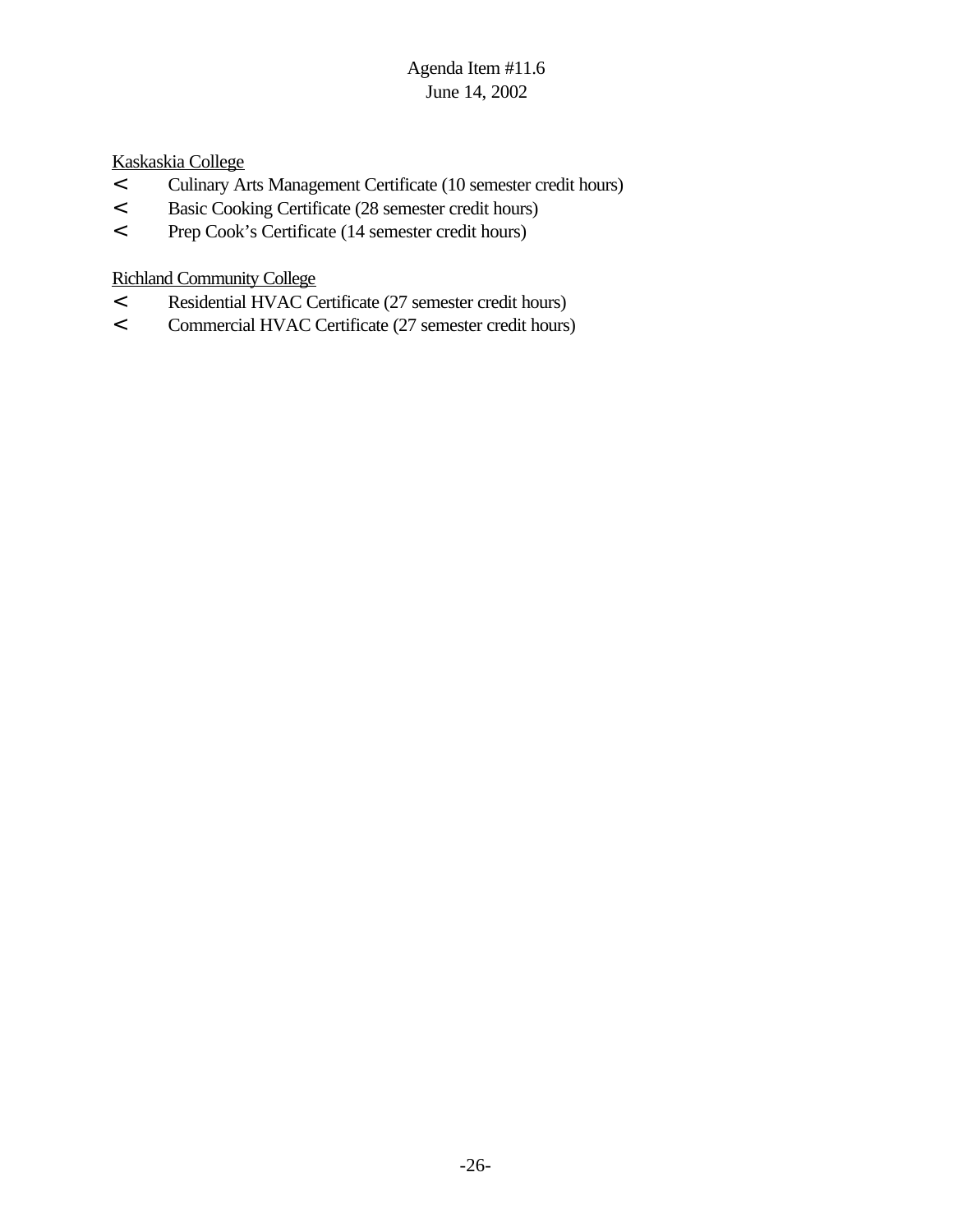#### Illinois Community College Board

## **ICCB STATUTORY RESPONSIBILITIES FOR COMMUNITY COLLEGE RECOGNITION EVALUATION AND APPROVAL**

The Illinois Community College Board has statutory authority to "recognize"communitycolleges for their compliance with state statutes and standards. During fiscal year 2002, ten community college districts underwent in-depthrecognitionevaluations. Nine of these districts are being recommended for recognition continued status. Review of the tenth is being continued into fiscal year 2003 with recommended status to be presented next February. This agenda item not only presents the staff recommendations for the colleges having completed the evaluation, but gives background onthe recognitionevaluationand approval process for the Board's information.

#### **RECOMMENDED ACTION**

It is recommended that the following motion be adopted:

The Illinois Community College Board hereby grants a status of "recognition continued" to the following districts:

> Elgin Community College, District 509 Illinois Eastern Community Colleges, District 529 Kaskaskia College, District 501 Lake Land College, District 517 Parkland College, District 505 Carl Sandburg College, District 518 Sauk Valley Community College, District 506 South Suburban College of Cook County, District 510 Southwestern Illinois College, District 522

#### **BACKGROUND**

Recognition is a statutory term describing the status of a district which meets instructional, administrative, financial, facility and equipment standards as established by the Illinois Community College Board (110 ILCS Section805/2-12f and 805/2-15). Community colleges must be recognized to be eligible for state funding. Once a college district has been recognized by the ICCB, that recognition status is continued unless action is taken by the Board to interrupt it. To determine a district's recognition status the ICCB conducts periodic evaluations. The objectives of the recognition evaluation include 1) the determination of a district's compliance with the Public CommunityCollege Act and ICCB Administrative Rules; 2) the provisionof assistance to districts in achieving compliance withthe Act and rules; 3) identificationofissues which may be of concern to the community college system and the gathering of basic data about these issues; and 4) the identification of exemplary district practices/programs that can be shared with other districts.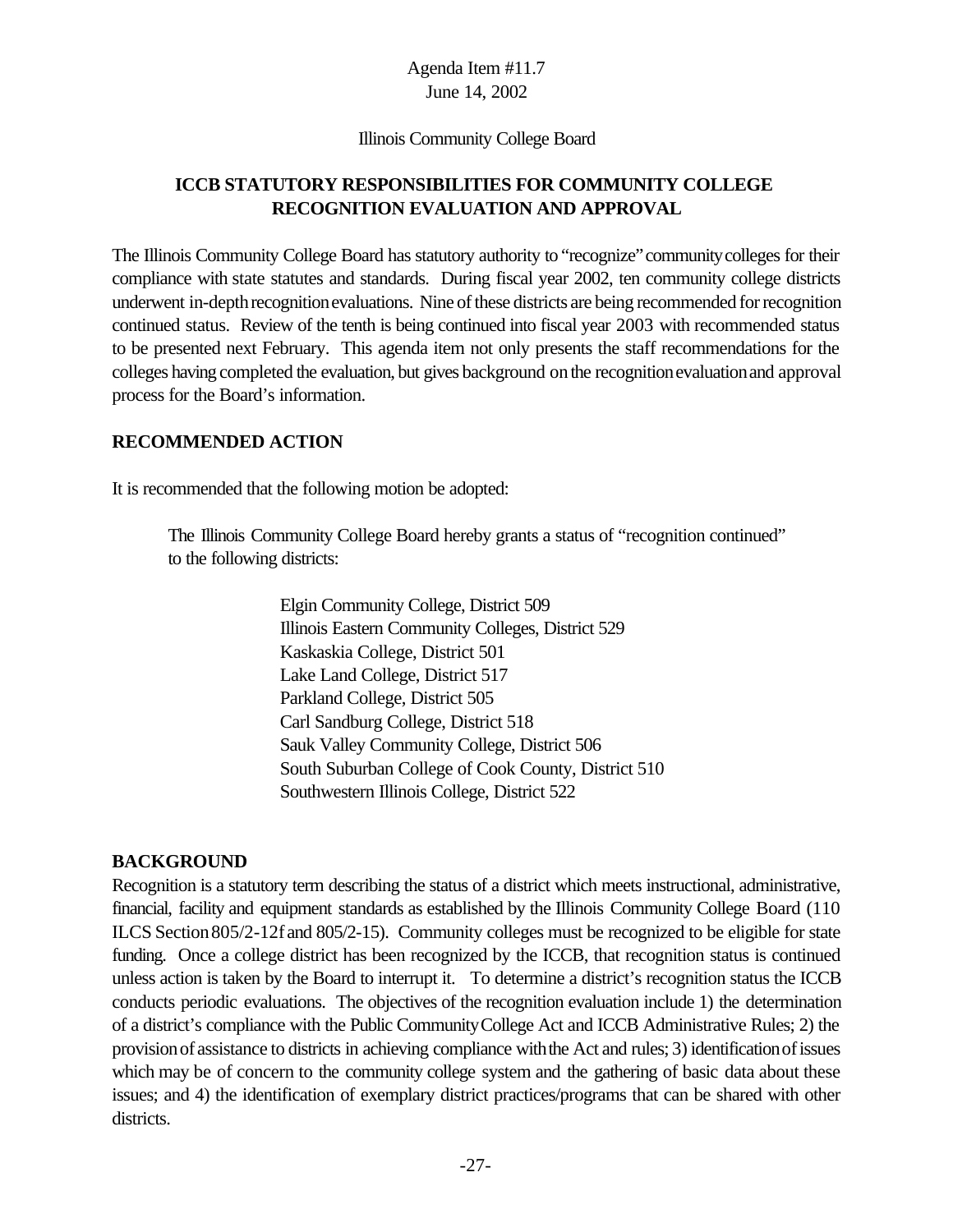Based on a five-year cycle, ICCB staff conduct recognition evaluations to assure that districts are in compliance with selected standards. All districts are evaluated on a select number of standards during the same five-year cycle. ICCB staff make an assessment oneachindividualstandard and on a global basis. On individual standards, districts are identified as either in compliance or not in compliance. Recommendations are either mandatory, when a college is "out of compliance", or otherwise advisory. On an overall, global basis, there are three categories of recognition status:

*Recognition continued* - The district generally meets ICCB standards. A district which has been granted a status of "recognition continued" is entitled to receive ICCB grants for which it is otherwise entitled and eligible.

*Recognition Continued-with Conditions* - The district generally does not meet ICCB standards. A district which has been assigned the status of "recognition continued-with conditions"is entitled to receive ICCB grants for which it is otherwise entitled and eligible, but it is givena specified time to resolve the conditions which led to the assignment of that status. A follow-up evaluation is scheduled no sooner than three nor later than nine months after ICCB actiononthe assignment to determine the district's progress in resolving the conditions.

*Recognition Interrupted* - The district fails to take corrective action to resolve the conditions placed upon it under "recognition continued-with conditions" within a prescribed time period. A district which has been assigned a status of "recognition interrupted" may apply for recognition at such time as all requirements set forth by the ICCB have been satisfied. A district will have state funding suspended on a prorata, per diem basis for the period of time for which such status is in effect.

Standards identified for focused review during the fiscalyears 2001 through 2005 were selected from the following categories: accountability, finance/facilities, instruction, workforce development, and technology/telecommunications. These same standards are used by each district ina self-evaluation that is submitted to ICCB prior the staff evaluation.

Evaluations for the nine districts included in this itemhave beencompleted through receipt ofresponsesto draft reports. The responses include the districts' planned actions for the compliance recommendations as well as reactions to quality or advisory recommendations when the districts chose to provide them. Each of these nine districts is judged by staff to be in general compliance with ICCB recognition standards and, therefore, recommended for continuation of it recognized status. The final report of each, including district responses, is externally attached.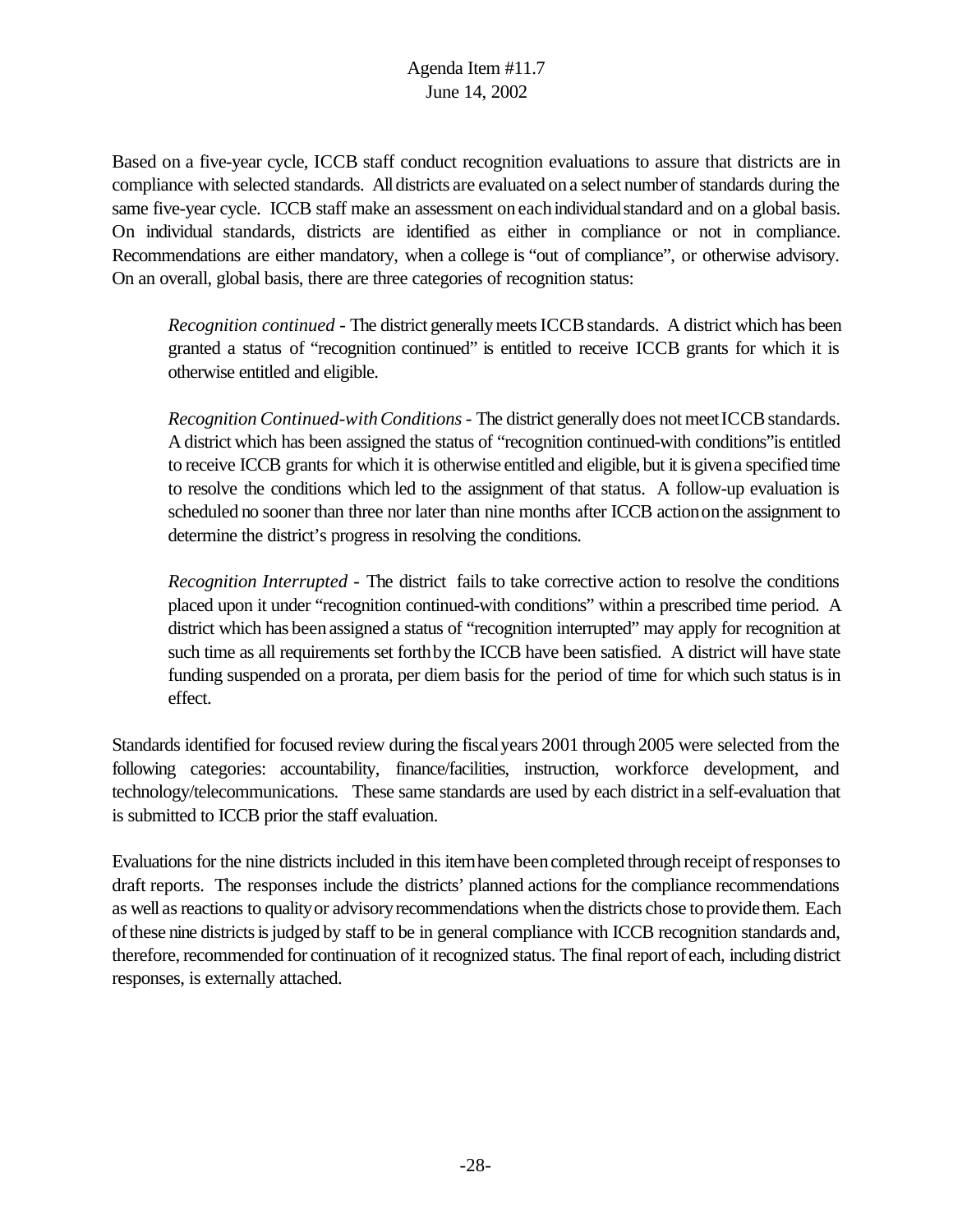#### Illinois Community College Board

## **COMMUNITY COLLEGE PROGRAMS AND SERVICES FOR UNDERREPRESENTED GROUPS**

*The Promise for Illinois* — the statewide strategic plan for the Illinois Community College System promotes the need and value of providing programs, services, and events to encourage diversity and foster knowledge of other cultures. *The Promise* notes that postsecondary education can empower individuals to live and work in a multi-cultural society and thrive in a competitive international economy. Illinois community colleges are committed to fostering campus environments where equity and diversity are respected, encouraged, and valued. A diverse and inclusive college community provides an enriching atmosphere for learning and growth among all students, faculty, and staff.

Campus diversityprovides educational benefits for allstudents—minorityand Caucasians alike. . . these benefits cannot be duplicated in a racially and ethnically homogeneous academic setting. These findings should cause us to take a fresh look at efforts . . . to increase diversity, viewing them not only as a means of providing equal opportunity, but as a critical academic tool in offering students the best education possible. – Stanley O. Ikenberry, commenting on *Does Diversity Make a Difference?* (2000)

Efforts and strategies to increase participation and achievement among minorities, women, and individuals with disabilities are reported upon annually through the Underrepresented Groups Report. Report production is required through legislation (Public Act 85-283) and provides community colleges with an opportunity to furnish updated information on activities and initiatives aimed at strengthening participation and progress among traditionally Underrepresented student populations. Community colleges blanket the state and provide affordable high quality educational opportunities to individuals very close to home and work. Illinois Community College Board staff furnish summary information from community colleges to officials from the Illinois Board of Higher Education where it is combined with materials from the public universities and presented to the Governor and General Assembly.

The externally attached report begins with an overview of the demographics of community college students with external comparative information furnished where available. Next the focus topic in this year's Underrepresented Groups Report – Campus Climate – is addressed. This section of the report includes selected college responses to the request for climate information. Additional report sections highlight selected community college programs and services for minorities, women, and individuals with disabilities. Appendix tables are included which contain additional information.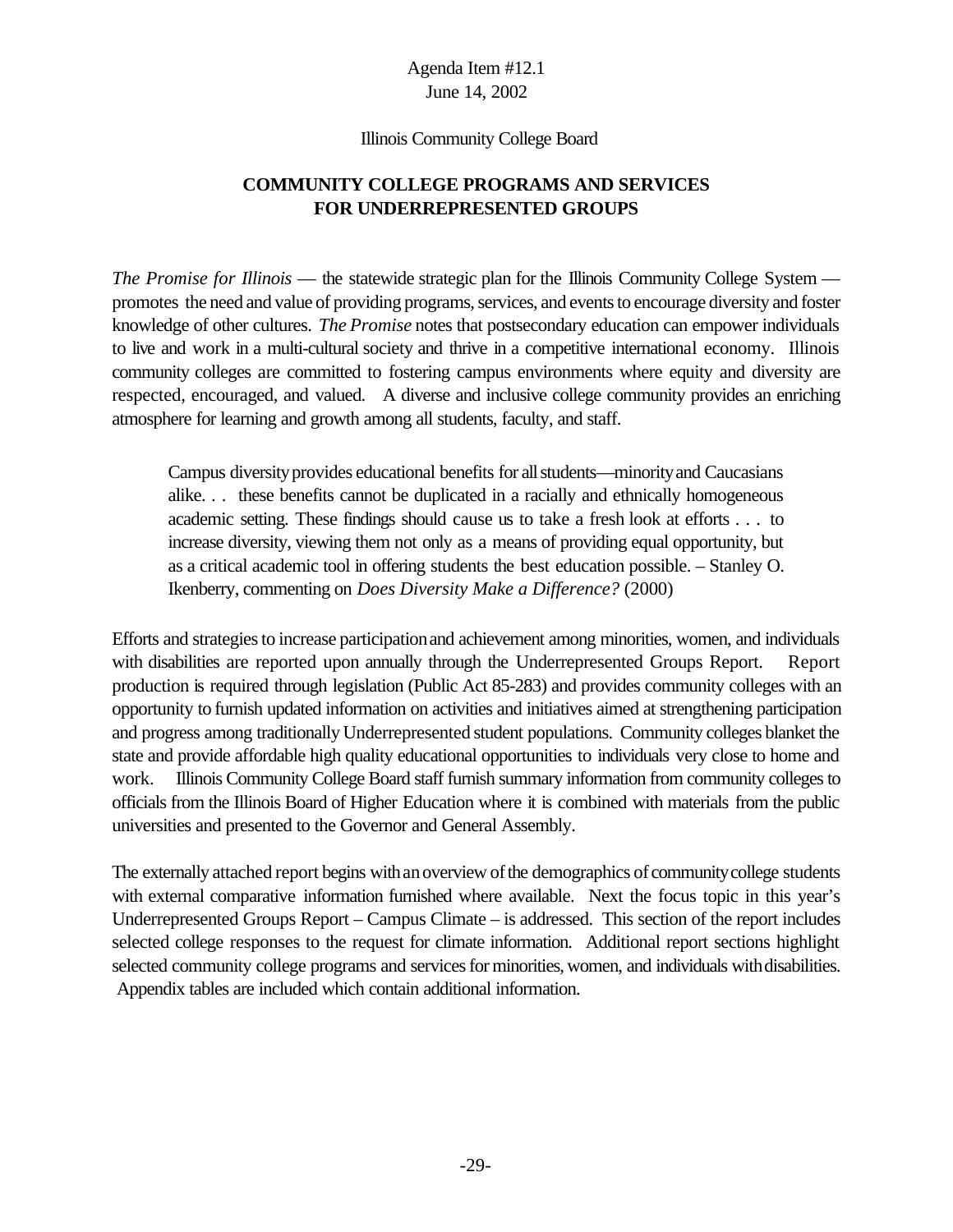#### **Summary of Results**

The campus climate, diversity of approaches used to address the subject, and varied reporting styles adopted across the system makes a summary highlighting local results and initiatives undertaken on the campuses appropriate. Progress will only occur at the local level and the commitment and expertise exists throughout the system to identify challenges and successfully address them. The flexibility colleges exercised in their analysis allows local professionals to identify opportunities for further development and then to move forward with purposeful improvement strategies. When examining campus climate it is important to establish baseline information at the local level, identify areas for improvement, develop action plans to address challenges that arise, and revisit the topic after allowing time for interventions to have an impact. Focus groups, targeted surveys or internet based data collection strategies can also be useful in gaining a more complete understanding of issues that arise. While colleges exercised substantial latitude in their approaches to campus climate analysis, they remain responsible and accountable both locally and at the state level for creating appropriate actionplans to addressissuesthat arise. Approaches undertaken by colleges have been highlighted in this report and complete reports are on file. The next time in the review cycle that campus climate is addressed institutions will be expected to reference the baseline comparative data collected through their current efforts.

#### **Future Directions**

The structure of the Underrepresented Groups Report is evolving in an effort to focus activities and resources on high impact initiatives. A series of focused topics have been identified structured around a three-year repeating cycle. Topics scheduled to be addressed to increase participation of minorities, women, and persons with disabilities include:

Fall 2002: Recruitment and Preparation – Programs and initiatives related to the recruitment and retention of diverse student, faculty and staff; as well as activities related to the student transition (high school to college, adult education to college, developmental education to college, etc.), and public-private partnerships are scheduled to be addressed.

Fall 2003: Academic Achievement – Initiatives related to college success and transitionto the workplace are scheduled for examination(i.e., persistence, completion, time to degree, programmatic diversity, etc.).

Fall 2004: Campus Climate – Programs and initiatives associated with diversifying campus academic and social environments have been identified for emphasis.

Beginning in Fall 2005 the cycle will start repeating. A set of review questions will be furnished each year. An additional topic may be added periodically to address other priority issues or concerns as they arise.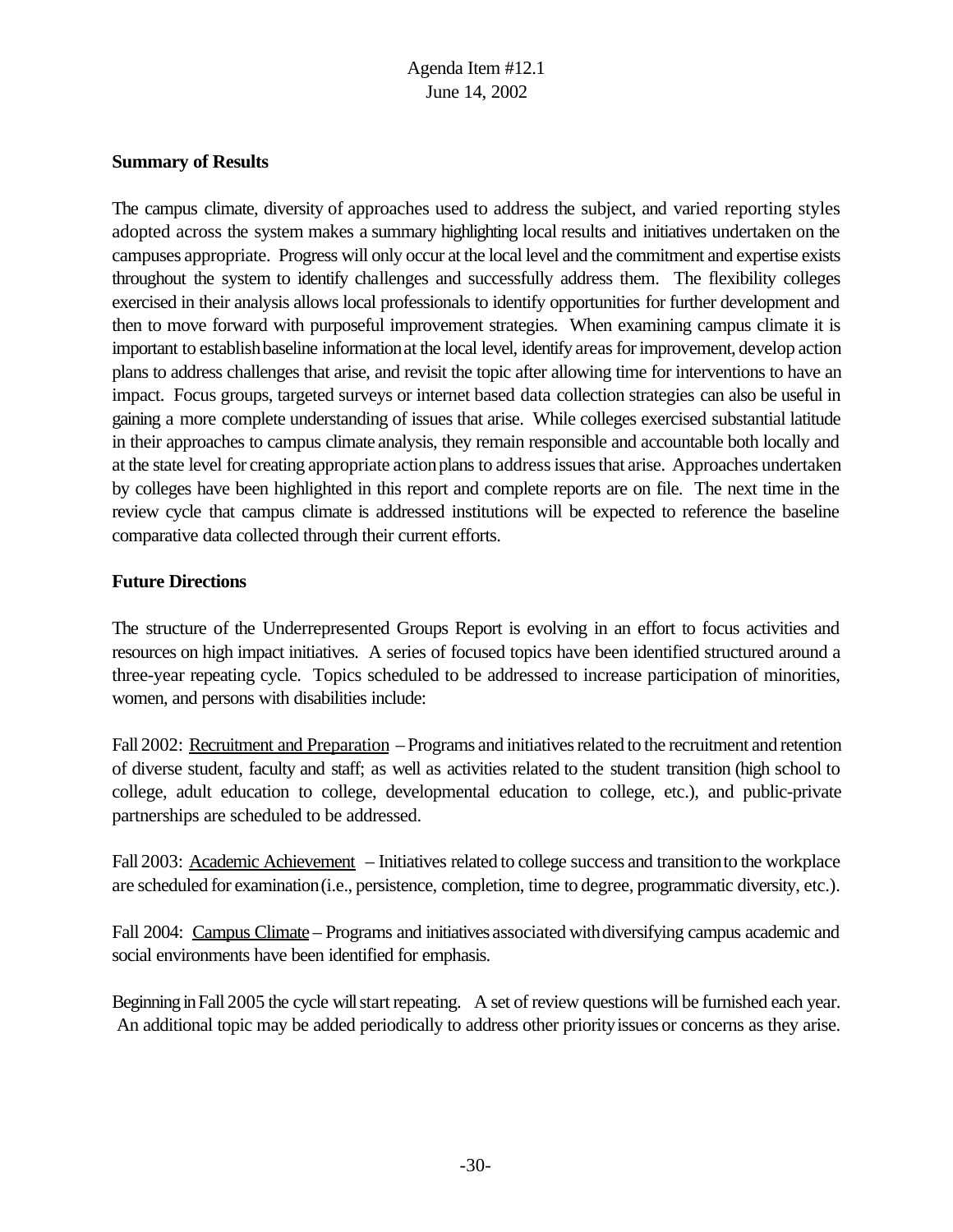#### **Recommendations**

Colleges are encouraged to create and strengtheninitiatives, programs, and services which make the local college learning environment one where equity and diversity are respected, encouraged, and valued.

College officials are encouraged to address those areas identified in localanalysis that provide the greatest opportunityto improve the campus climate. Campus climate willbe re-visited inthe Fall 2004 submission and college officials will be expected to reference and assess progress against the baseline comparative data collected through their current efforts.

Efforts to facilitate and encourage women to pursue high wage, high growth nontraditional occupations are encouraged. Research suggests that womenemployed innontraditional careers generally earn higher wages than those employed in traditionally female occupations.

Encourage and expand the number and scope of cooperative agreements betweenOffice of Rehabilitation Services and communitycolleges to promote student achievement and employability among individuals with disabilities.

Collaboratively pursue additional funding to provide the assistive technology and auxiliary services necessary for individuals with disabilities to more fully participate in higher education opportunities.

Fully cooperate with additional information requests about the types of disabilities which individuals possess who are enrolled in community colleges.

#### **Conclusion**

Higher education institutions exist to equip, enable, and empower individuals to function effectively in a multi-cultural society which through advances in technology is becoming increasingly interrelated. Cultivating an understanding of diverse cultures and heritages is a part of the community college mission. The colleges accept the challenge to foster a campus climate where an appreciation of diversity exists and students can more fully develop their academic, life, citizenship, career, and technical skills.

#### **INFORMATION ONLY**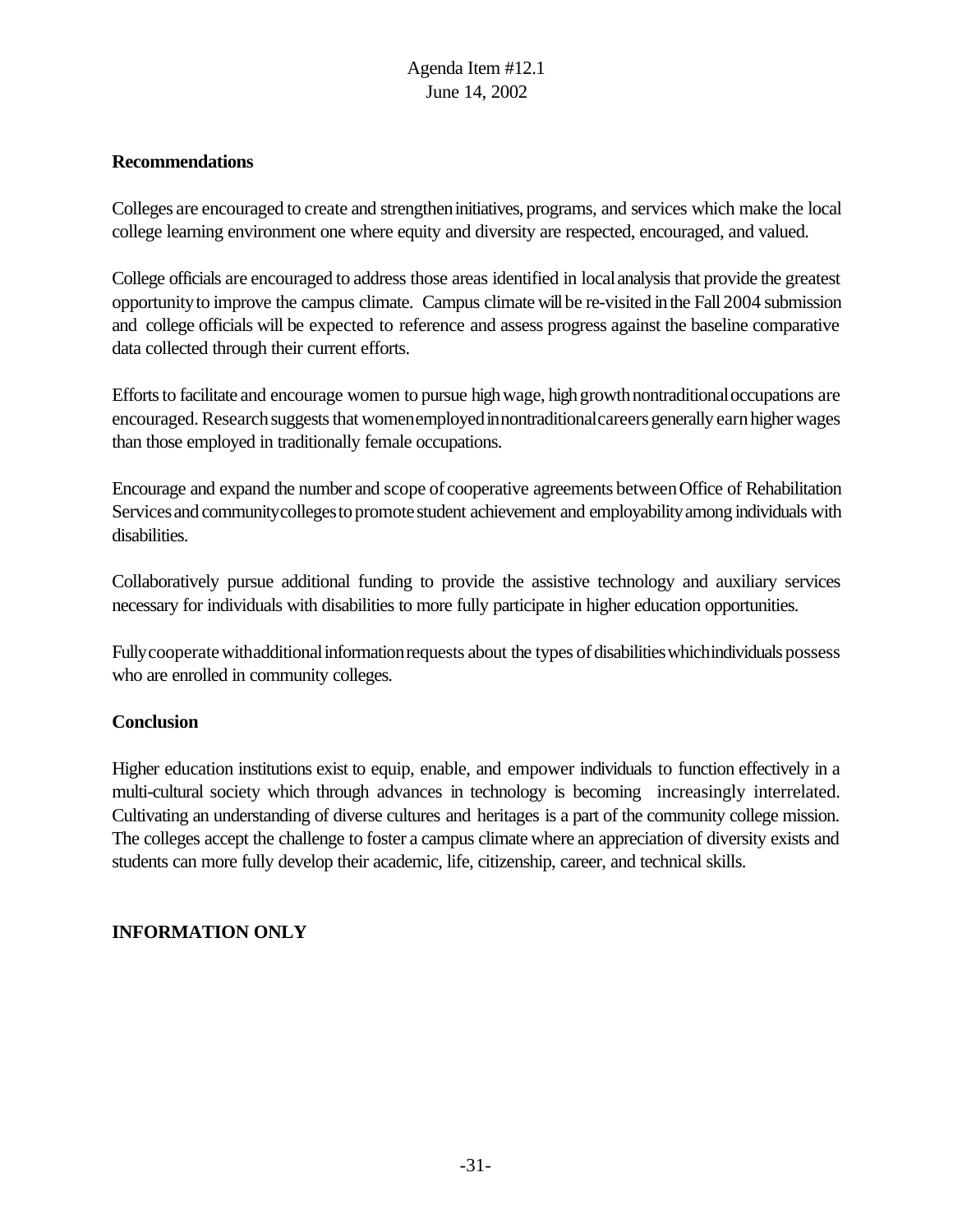#### Illinois Community College Board

## **PROPOSED ILLINOIS COMMUNITY COLLEGE BOARD RULES CONCERNING LINCOLN'S CHALLENGE**

(*Future Consideration*)

The Lincoln's Challenge Scholarship Program helps students who have dropped out of high school to improve their likelihood of success by providing financial support for them to attend an Illinois community college after graduation from the Lincoln's Challenge program operated by the Illinois National Guard since July 1993. This program offers 16-18 year old young men and women the social and employment skills necessary to be contributing members of society and moves many of them to complete the GED. The Illinois Community College Board is a partner with the Lincoln's Challenge program through an annual appropriation that provides scholarships to its graduates. These scholarships provide an opportunity for graduates ofLincoln'sChallenge to transition easily into higher educationbyattending one ofthe 48 public community colleges in the state.

Current administrative rules do not address situations in which the number of applications exceeds available funds. This agenda item proposes changes and additions to existing ICCB rules needed to administer the program. The proposed changes are needed to:  $(1)$  identify the requirements that students must meet for scholarship eligibility and (2) more clearly define the roles and responsibilities of the colleges to receive reimbursements. The proposed changes are being presented for systemwide review prior to ICCB action.

#### SUBPART E: FINANCE

#### **Section 1501.501 Definition of Terms**

Lincoln's Challenge Scholarship Grants. The Lincoln's Challenge Program is administered by the Illinois Department of Military Affairs. Upon successful completion of that program, students qualify for a scholarship to a community college. The Lincoln's Challenge Scholarship Grant is a special appropriation received by the ICCB from the Governor and the General Assembly. These scholarships provide an opportunity for graduates of Lincoln's Challenge to transitioneasily into higher educationby attending one of the 4849 public community colleges in the State. The scholarship grants can be used to cover the cost of education that includes tuition, books, fees and required educational supplies.

#### **Section 1501.520 Lincoln's Challenge Scholarship Grants**

- a) Lincoln's Challenge Scholarship Grants shall be vouchered to community colleges.
- b) Students can qualify for their first Lincoln's Challenge Scholarship Grant if they meet the following criteria: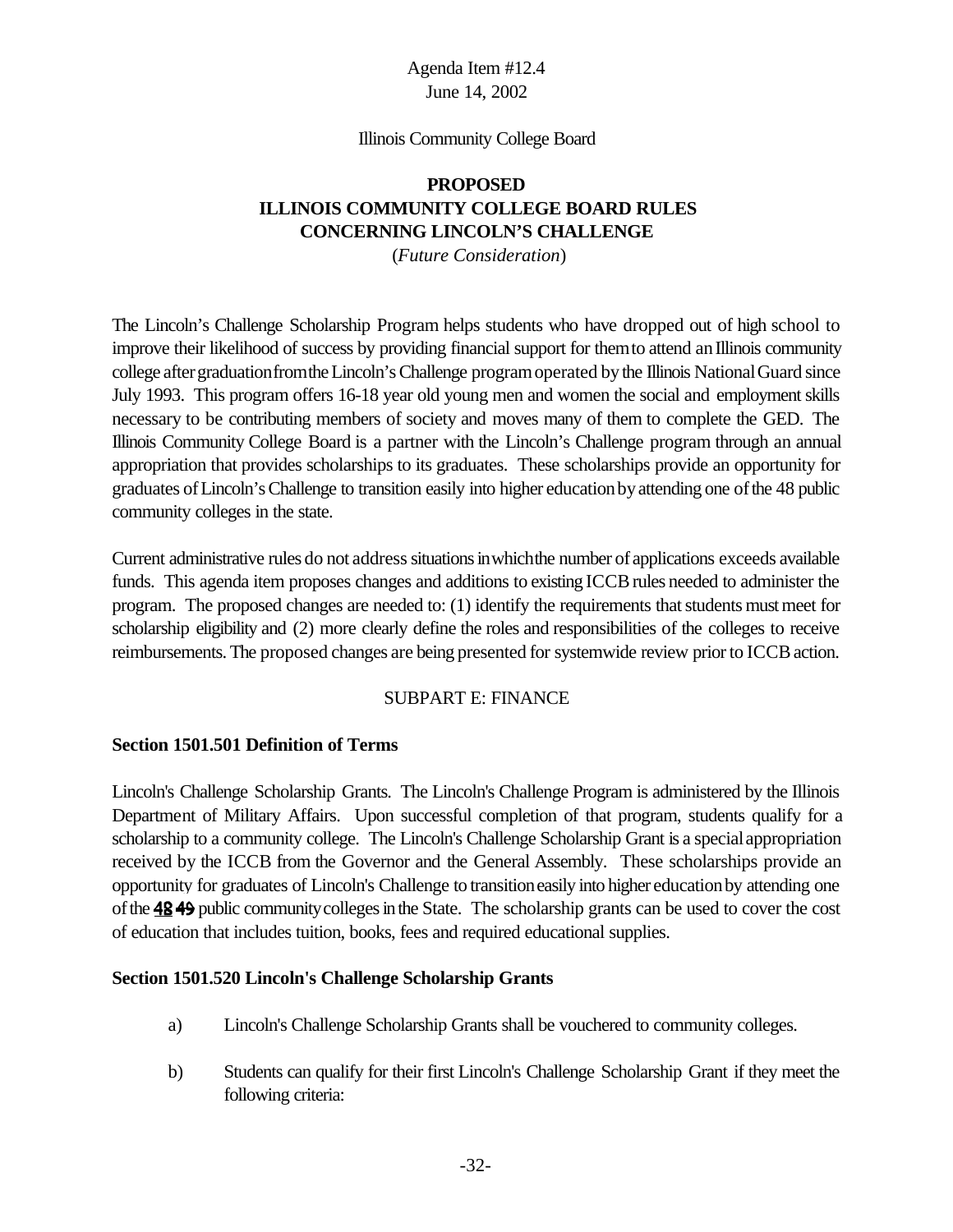- 1) Complete the Lincoln's Challenge program;
- 2) Complete the GED;
- 3) Enroll at one of the  $\frac{48}{9}$  49 Illinois public community colleges in a certificate or degree program the next semester following graduation. (For example, the June Linnoln's Challenge graduates would have to enroll in nollege by the fall semester.) within one year after graduation from the Lincoln's Challenge Program;
- 4) Carry an academic load of at least six credit hours in each <u>fall and spring semester.</u> term except the summer term Scholarships for the summer semester will not be awarded; and
- 5) Present the "notification of award" letter signed by the President/CEO of the Illinois Community College Board to the community college at the time of registration.
- c) The scholarship <u>amount will be awarded up to</u> is limited to \$1,000 per student per semester, with the exception of the summer semester which is limited to \$500 per student.
- d) The scholarship grants can be used shall be applied only to gover the cost of education which mohides tution, books, fees, and required educational supplies.
- e) The grant will only reimburse the college at the in-district tuition rate.
- $f$  In order to receive the reimbursement, colleges must submit **voughers during the semester** the student is enrolled or payment cannot be guaranteed. The following information must be submitted to the ICCB for each student:
	- 1) Name;
	- 2) Social Security Number;
	- 3) Program of study;
	- 4) Course schedule (including credit hours);
	- 5) Bill with costs Costs broken out by tuition, fees, books, and required educational supplies; and
	- 6) ICCB initial or renewal approval letters. If a renewal, GPA and course completion from the previous semester is required - if continuing students.